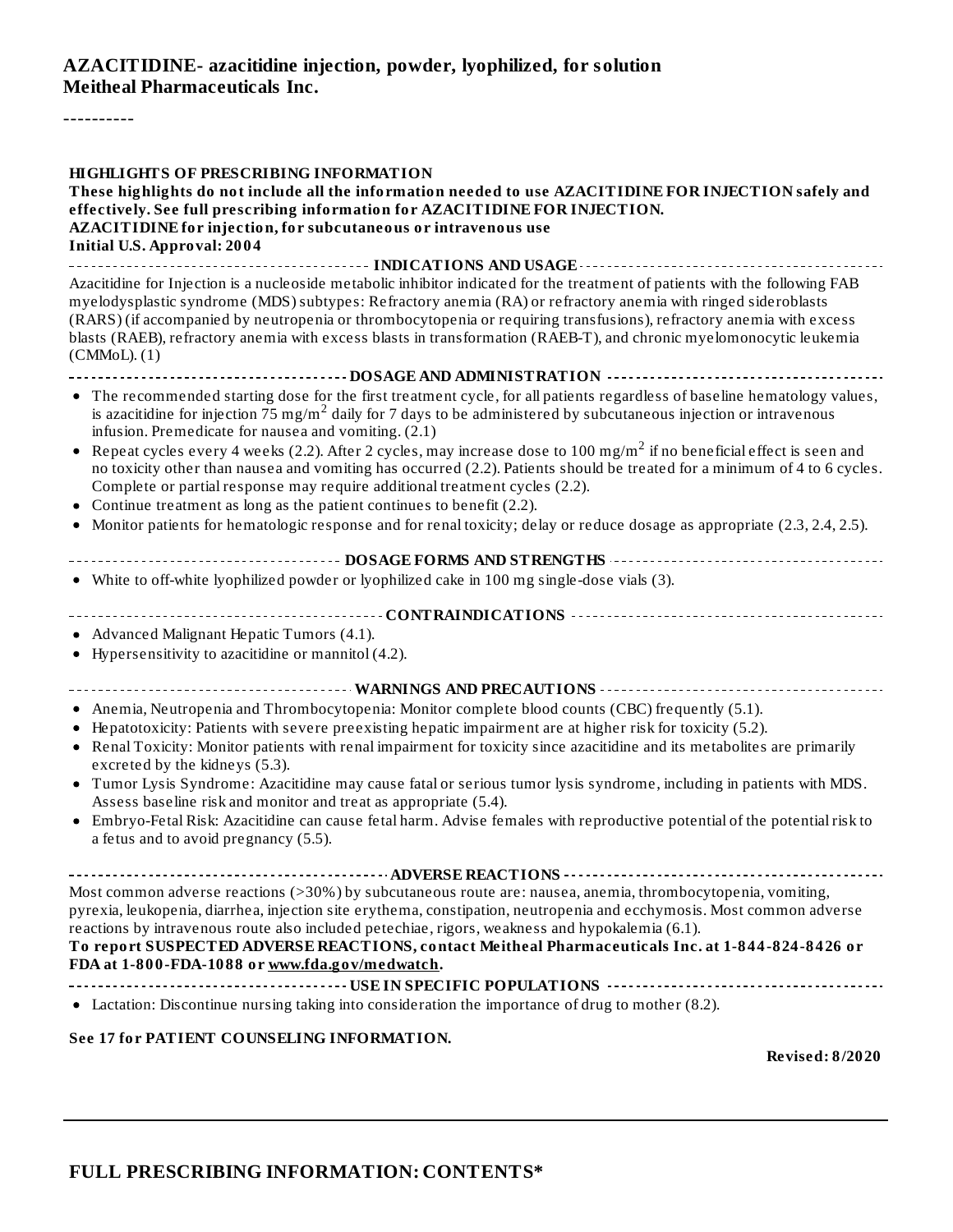## **1 INDICATIONS AND USAGE**

1.1 Myelodysplastic Syndromes (MDS)

## **2 DOSAGE AND ADMINISTRATION**

- 2.1 First Treatment Cycle
- 2.2 Subsequent Treatment Cycles
- 2.3 Dosage Adjustment Based on Hematology Laboratory Values
- 2.4 Dosage Adjustment Based on Serum Electrolytes and Renal Toxicity
- 2.5 Use in Geriatric Patients
- 2.6 Preparation of Azacitidine for Injection
- 2.7 Instructions for Subcutaneous Administration
- 2.8 Instructions for Intravenous Administration

## **3 DOSAGE FORMS AND STRENGTHS**

# **4 CONTRAINDICATIONS**

- 4.1 Advanced Malignant Hepatic Tumors
- 4.2 Hypersensitivity to Azacitidine or Mannitol

## **5 WARNINGS AND PRECAUTIONS**

- 5.1 Anemia, Neutropenia and Thrombocytopenia
- 5.2 Hepatotoxicity in Patients with Severe Pre-existing Hepatic Impairment
- 5.3 Renal Toxicity
- 5.4 Tumor Lysis Syndrome
- 5.5 Embryo-Fetal Risk

## **6 ADVERSE REACTIONS**

- 6.1 Adverse Reactions in Clinical Trials
- 6.2 Postmarketing Experience

# **8 USE IN SPECIFIC POPULATIONS**

- 8.1 Pregnancy
- 8.2 Lactation
- 8.3 Females and Males of Reproductive Potential
- 8.4 Pediatric Use
- 8.5 Geriatric Use

## **10 OVERDOSAGE**

### **11 DESCRIPTION**

## **12 CLINICAL PHARMACOLOGY**

- 12.1 Mechanism of Action
- 12.3 Pharmacokinetics

## **13 NONCLINICAL TOXICOLOGY**

13.1 Carcinogenesis, Mutagenesis, Impairment of Fertility

## **14 CLINICAL STUDIES**

### **15 REFERENCES**

# **16 HOW SUPPLIED/STORAGE AND HANDLING**

## **17 PATIENT COUNSELING INFORMATION**

\* Sections or subsections omitted from the full prescribing information are not listed.

## **FULL PRESCRIBING INFORMATION**

## **1 INDICATIONS AND USAGE**

## **1.1 Myelodysplastic Syndromes (MDS)**

Azacitidine for Injection is indicated for treatment of patients with the following French-American-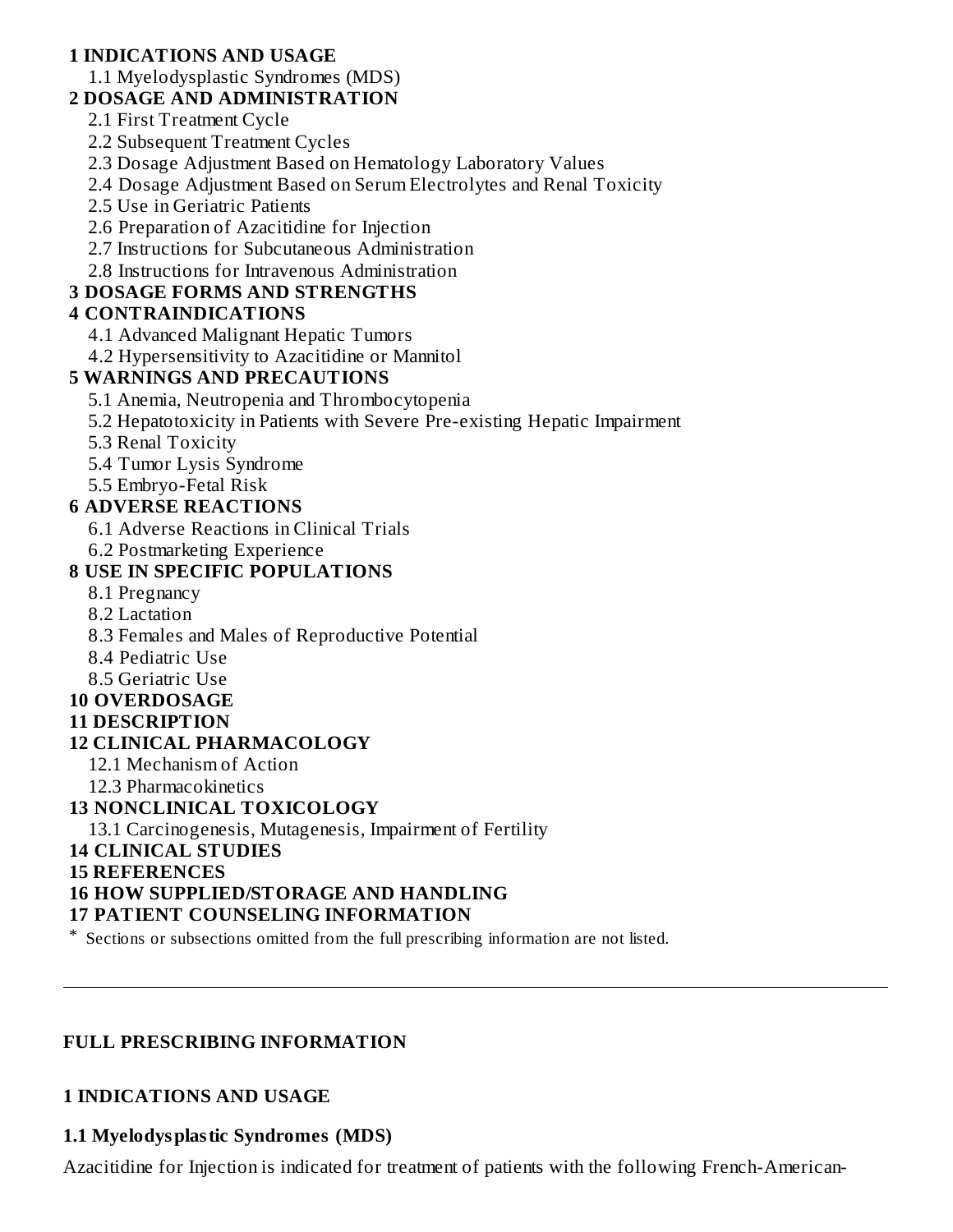British (FAB) myelodysplastic syndrome subtypes: refractory anemia (RA) or refractory anemia with ringed sideroblasts (if accompanied by neutropenia or thrombocytopenia or requiring transfusions), refractory anemia with excess blasts (RAEB), refractory anemia with excess blasts in transformation (RAEB-T), and chronic myelomonocytic leukemia (CMMoL).

# **2 DOSAGE AND ADMINISTRATION**

# **2.1 First Treatment Cycle**

The recommended starting dose for the first treatment cycle, for all patients regardless of baseline hematology laboratory values, is 75 mg/m<sup>2</sup> subcutaneously or intravenously, daily for 7 days. Premedicate patients for nausea and vomiting.

Obtain complete blood counts, liver chemistries and serum creatinine prior to the first dose.

# **2.2 Subs equent Treatment Cycles**

Repeat cycles every 4 weeks. The dose may be increased to 100 mg/m<sup>2</sup> if no beneficial effect is seen after 2 treatment cycles and if no toxicity other than nausea and vomiting has occurred. It is recommended that patients be treated for a minimum of 4 to 6 cycles. However, complete or partial response may require additional treatment cycles. Treatment may be continued as long as the patient continues to benefit.

Monitor patients for hematologic response and renal toxicities *[see Warnings and Precautions (5.3)],* and delay or reduce dosage if necessary as described below.

# **2.3 Dosage Adjustment Bas ed on Hematology Laboratory Values**

For patients with baseline (start of treatment) WBC greater than or equal to 3.0  $x10^9/L$ , ANC greater than or equal to 1.5  $x10^9/L$ , and platelets greater than or equal to 75.0  $x10^9/L$ , adjust the dose as follows, based on nadir counts for any given cycle:

| <b>Nadir Counts</b> |                                      | % Dose in the Next Course |
|---------------------|--------------------------------------|---------------------------|
| ANC $(x10^9/L)$     | <u>Platelets (x10<sup>9</sup>/L)</u> |                           |
| Less than $0.5$     | Less than 25                         | 50%                       |
| $0.5 - 1.5$         | 25-50                                | 67%                       |
| Greater than 1.5    | Greater than 50                      | 100%                      |

For patients whose baseline counts are WBC less than 3.0  $\mathrm{x10^9}$ /L, ANC less than 1.5  $\mathrm{x10^9}$ /L, or platelets less than 75.0  $x10^9/L$ , base dose adjustments on nadir counts and bone marrow biopsy cellularity at the time of the nadir as noted below, unless there is clear improvement in differentiation (percentage of mature granulocytes is higher and ANC is higher than at onset of that course) at the time of the next cycle, in which case continue the current dose.

| <b>WBC</b> or Platelet Nadir<br>% decrease in<br>counts |                                        | <b>Bone Marrow</b><br>Biopsy Cellularity at Time of Nadir<br>$(\%)$ |    |  |  |
|---------------------------------------------------------|----------------------------------------|---------------------------------------------------------------------|----|--|--|
| from baseline                                           | Less than 15<br>$15 - 30$<br>$30 - 60$ |                                                                     |    |  |  |
|                                                         | % Dose in the Next Course              |                                                                     |    |  |  |
| $50 - 75$                                               | 100                                    | 50                                                                  | 33 |  |  |
| Greater than 75                                         | 75                                     | 50                                                                  | 33 |  |  |

If a nadir as defined in the table above has occurred, give the next course 28 days after the start of the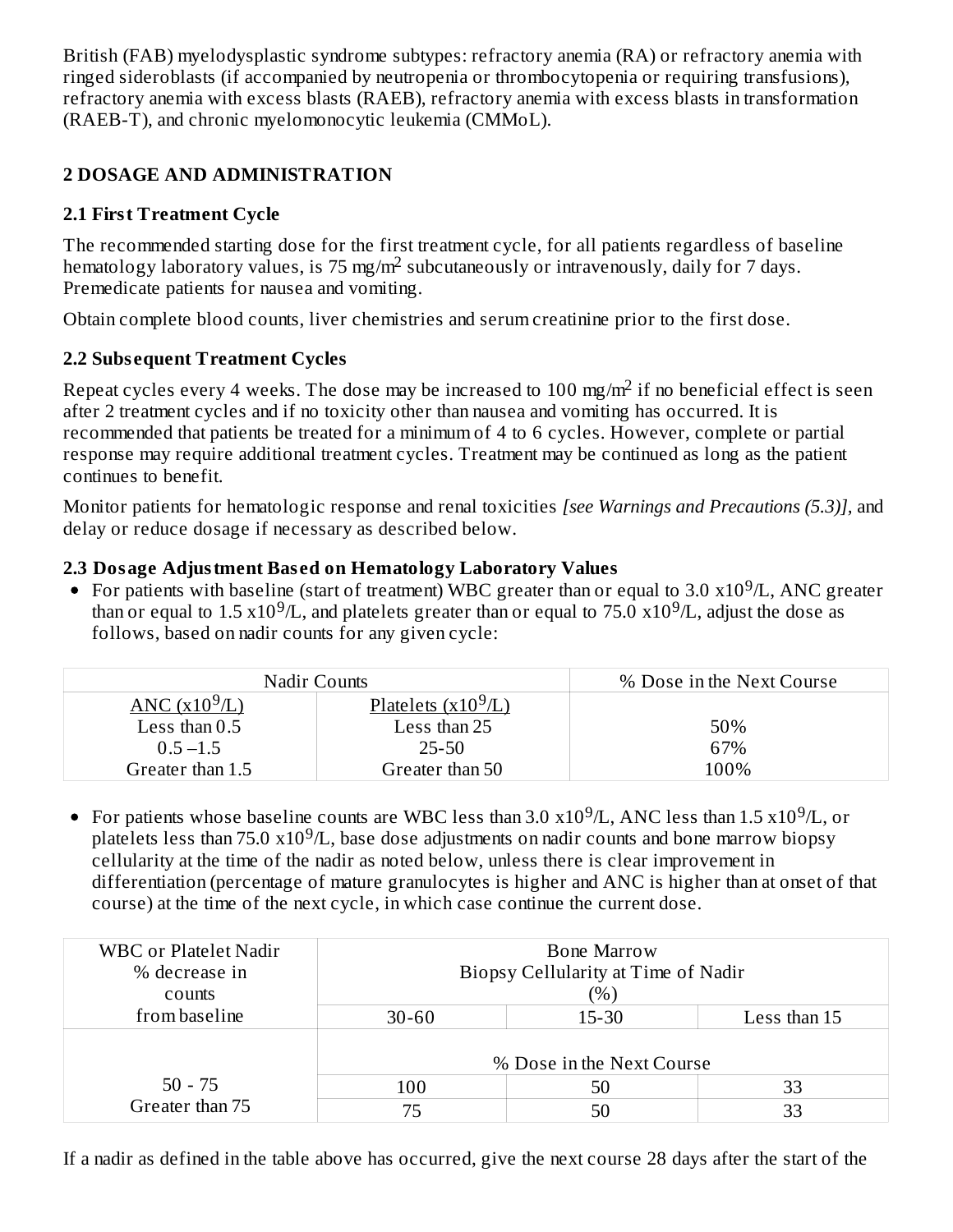preceding course, provided that both the WBC and the platelet counts are greater than 25% above the nadir and rising. If a greater than 25% increase above the nadir is not seen by day 28, reassess counts every 7 days. If a 25% increase is not seen by day 42, reduce the scheduled dose by 50%.

## **2.4 Dosage Adjustment Bas ed on Serum Electrolytes and Renal Toxicity**

If unexplained reductions in serum bicarbonate levels to less than 20 mEq/L occur, reduce the dosage by 50% for the next course. Similarly, if unexplained elevations of BUN or serum creatinine occur, delay the next cycle until values return to normal or baseline and reduce the dose by 50% for the next course *[see Warnings and Precautions (5.3)].*

# **2.5 Us e in Geriatric Patients**

Azacitidine and its metabolites are known to be substantially excreted by the kidney, and the risk of toxic reactions to this drug may be greater in patients with impaired renal function. Because elderly patients are more likely to have decreased renal function, select the dose carefully and monitor renal function *[see Warnings and Precautions (5.3) and Use in Specific Populations (8.5*)*].*

# **2.6 Preparation of Azacitidine for Injection**

Azacitidine for injection is a cytotoxic drug. Follow applicable special handling and disposal procedures. $^{\rm 1}$ 

The azacitidine for injection vial is single-dose and does not contain any preservatives. Discard unused portions of each vial properly *[see How Supplied/Storage and Handling (16)].* Do not save any unused portions for later administration.

# **2.7 Instructions for Subcutaneous Administration**

Reconstitute azacitidine for injection aseptically with 4 mL sterile water for injection. Inject the diluent slowly into the vial. Vigorously shake or roll the vial until a uniform suspension is achieved. The suspension will be cloudy. The resulting suspension will contain azacitidine 25 mg per mL. Do not filter the suspension after reconstitution. Doing so could remove the active substance.

## **Preparation for Immediate Subcutaneous Administration**

For doses requiring more than 1 vial, divide the dose equally between the syringes (e.g., dose 150 mg  $=$ 6 mL, 2 syringes with 3 mL in each syringe) and inject into two separate sites. Due to retention in the vial and needle, it may not be feasible to withdraw all of the suspension from the vial. The product may be held at room temperature for up to 1 hour, but must be administered within 1 hour after reconstitution.

# **Preparation for Delayed Subcutaneous Administration**

The reconstituted product may be kept in the vial or drawn into a syringe. For doses requiring more than 1 vial, divide the dose equally between the syringes (e.g., dose 150 mg = 6 mL, 2 syringes with 3 mL in each syringe) and inject into two separate sites. Due to retention in the vial and needle, it may not be feasible to withdraw all of the suspension from the vial. The product must be refrigerated immediately. When azacitidine for injection is reconstituted using water for injection that has not been refrigerated, the reconstituted product may be held under refrigerated conditions ( $2^{\circ}$  to  $8^{\circ}$ C,  $36^{\circ}$  to  $46^{\circ}$ F) for up to 8 hours. When azacitidine for injection is reconstituted using refrigerated (2<sup>o</sup> to 8<sup>o</sup>C, 36<sup>o</sup> to 46<sup>o</sup>F) water for injection, the reconstituted product may be stored under refrigerated conditions ( $2^{\circ}$  to  $8^{\circ}$ C,  $36^{\circ}$  to 46ºF) for up to 22 hours. After removal from refrigerated conditions, the suspension may be allowed to equilibrate to room temperature for up to 30 minutes prior to administration.

## **Subcutaneous Administration**

To provide a homogeneous suspension, the contents of the dosing syringe must be re-suspended immediately prior to administration. To re-suspend, vigorously roll the syringe between the palms until a uniform, cloudy suspension is achieved.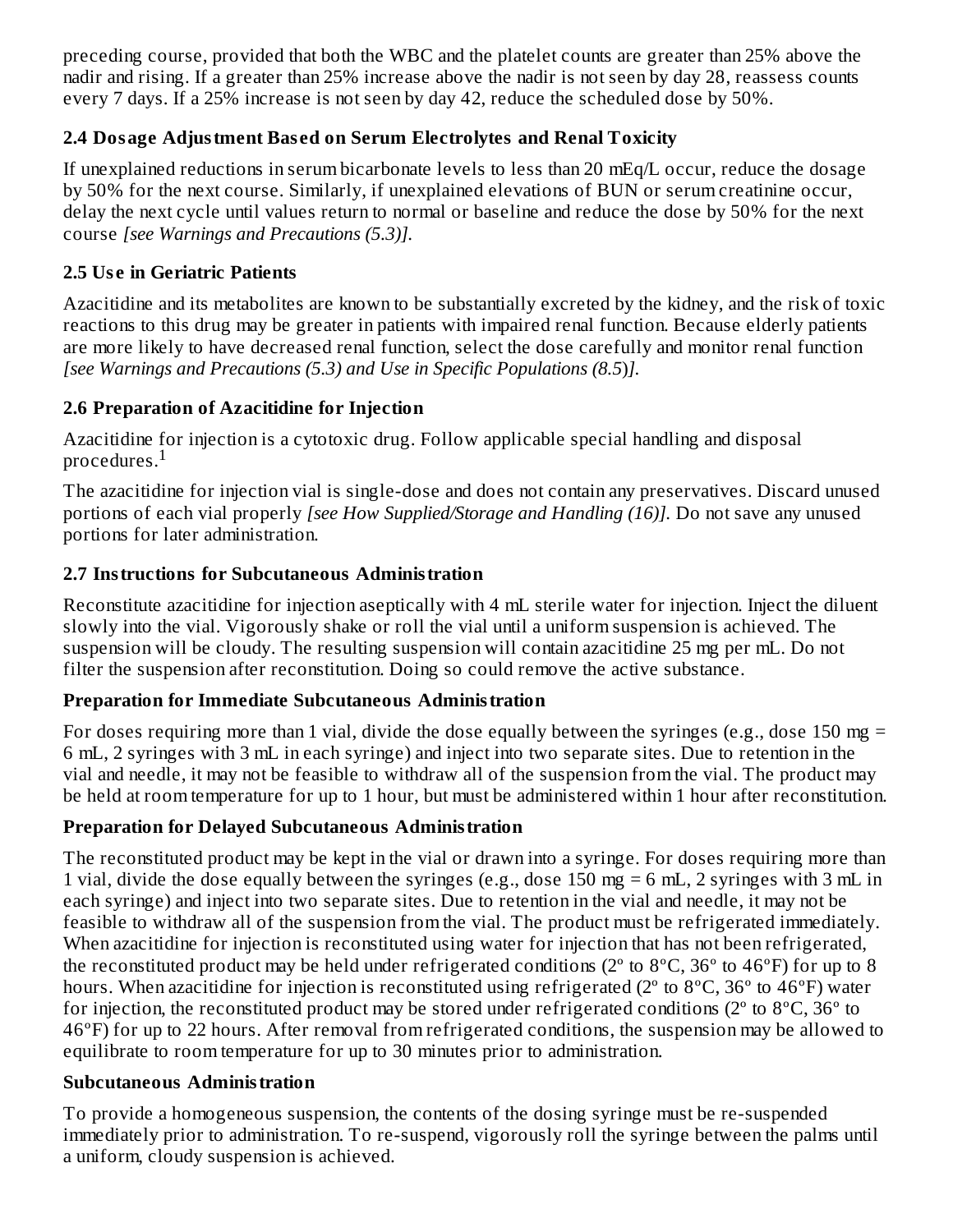Azacitidine for injection suspension is administered subcutaneously. Rotate sites for each injection (thigh, abdomen, or upper arm). New injections should be given at least one inch from an old site and never into areas where the site is tender, bruised, red, or hard.

### **Suspension Stability**

Azacitidine for injection reconstituted with non-refrigerated water for injection for subcutaneous administration may be stored for up to 1 hour at 25°C (77°F) or for up to 8 hours between 2° and 8°C (36° and 46°F); when reconstituted with refrigerated (2° to 8°C, 36° to 46°F) water for injection, it may be stored for 22 hours between  $2^{\circ}$  and  $8^{\circ}$ C (36 $^{\circ}$  and 46 $^{\circ}$ F).

## **2.8 Instructions for Intravenous Administration**

Reconstitute the appropriate number of azacitidine for injection vials to achieve the desired dose. Reconstitute each vial with 10 mL sterile water for injection. Vigorously shake or roll the vial until all solids are dissolved. The resulting solution will contain azacitidine 10 mg per mL. The solution should be clear. Parenteral drug product should be inspected visually for particulate matter and discoloration prior to administration, whenever solution and container permit.

Withdraw the required amount of azacitidine for injection solution to deliver the desired dose and inject into a 50 -100 mL infusion bag of either 0.9% Sodium Chloride Injection or Lactated Ringer's Injection.

### **Intravenous Solution Incompatibility**

Azacitidine for injection is incompatible with 5% Dextrose solutions, Hespan, or solutions that contain bicarbonate. These solutions have the potential to increase the rate of degradation of azacitidine for injection and should therefore be avoided.

### **Intravenous Administration**

Azacitidine for injection solution is administered intravenously. Administer the total dose over a period of 10 to 40 minutes. The administration must be completed within 1 hour of reconstitution of the azacitidine for injection vial.

## **Solution Stability**

Azacitidine for injection reconstituted for intravenous administration may be stored at 25°C (77°F), but administration must be completed within 1 hour of reconstitution.

## **3 DOSAGE FORMS AND STRENGTHS**

Azacitidine for Injection is supplied as a white to off-white lyophilized powder or lyophilized cake in 100 mg single-dose vials.

## **4 CONTRAINDICATIONS**

## **4.1 Advanced Malignant Hepatic Tumors**

Azacitidine is contraindicated in patients with advanced malignant hepatic tumors *[see Warnings and Precautions (5.2)].*

## **4.2 Hypers ensitivity to Azacitidine or Mannitol**

Azacitidine is contraindicated in patients with a known hypersensitivity to azacitidine or mannitol.

# **5 WARNINGS AND PRECAUTIONS**

# **5.1 Anemia, Neutropenia and Thrombocytopenia**

Azacitidine causes anemia, neutropenia and thrombocytopenia. Monitor complete blood counts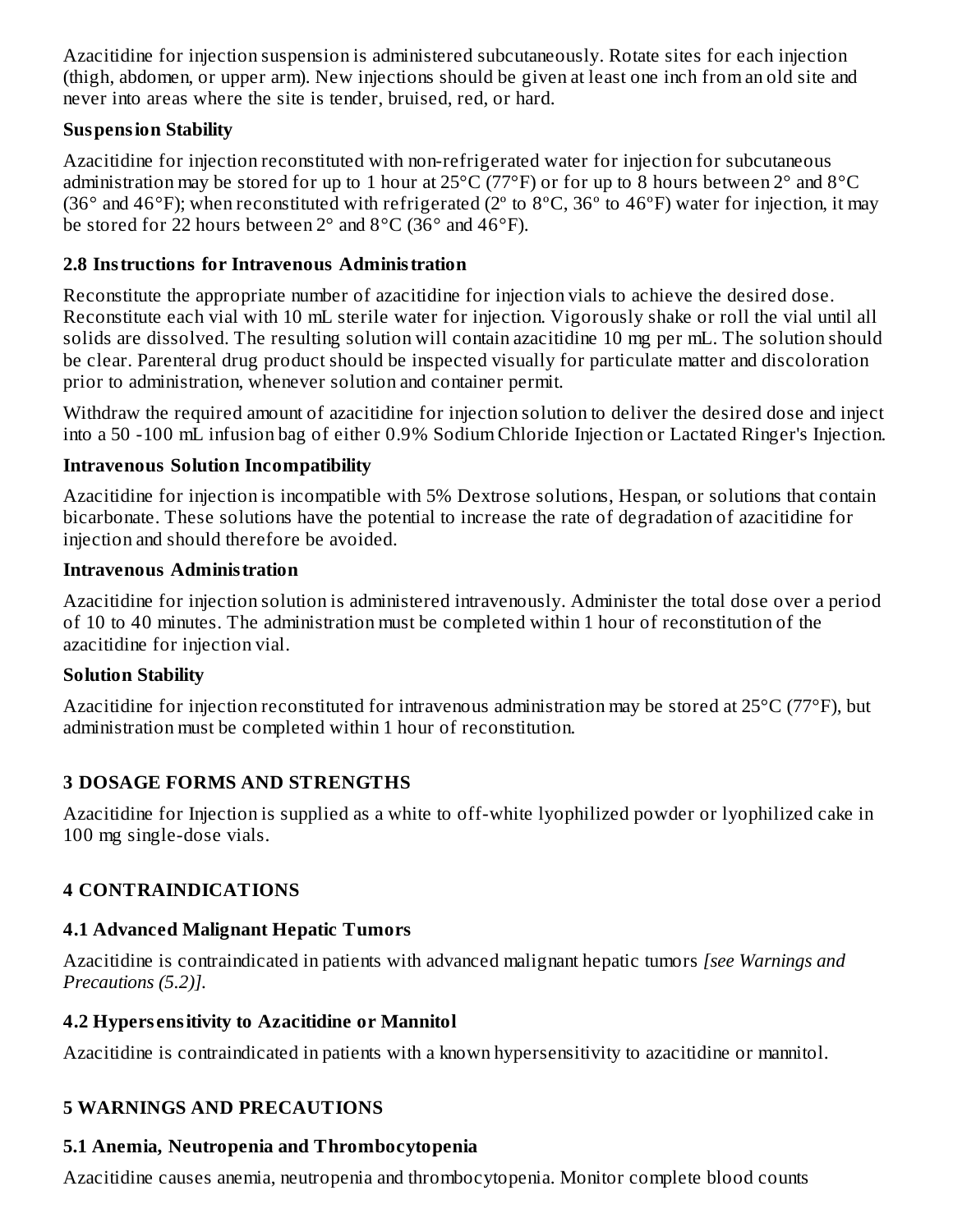frequently for response and/or toxicity, at a minimum, prior to each dosing cycle. After administration of the recommended dosage for the first cycle, adjust dosage for subsequent cycles based on nadir counts and hematologic response *[see Dosage and Administration (2.3)].*

## **5.2 Hepatotoxicity in Patients with Severe Pre-existing Hepatic Impairment**

Because azacitidine is potentially hepatotoxic in patients with severe pre-existing hepatic impairment, caution is needed in patients with liver disease. Patients with extensive tumor burden due to metastatic disease have been reported to experience progressive hepatic coma and death during azacitidine treatment, especially in such patients with baseline albumin <30 g/L. Azacitidine is contraindicated in patients with advanced malignant hepatic tumors *[see Contraindications (4.1)].* Monitor liver chemistries prior to initiation of therapy and with each cycle.

Safety and effectiveness of azacitidine in patients with MDS and hepatic impairment have not been studied as these patients were excluded from the clinical trials.

## **5.3 Renal Toxicity**

Renal toxicity ranging from elevated serum creatinine to renal failure and death have been reported in patients treated with intravenous azacitidine in combination with other chemotherapeutic agents for nonMDS conditions. In addition, renal tubular acidosis, defined as a fall in serum bicarbonate to <20 mEq/L in association with an alkaline urine and hypokalemia (serum potassium <3 mEq/L) developed in 5 patients with CML treated with azacitidine and etoposide. Monitor serum creatinine and electrolytes prior to initiation of therapy and with each cycle. If unexplained reductions in serum bicarbonate <20 mEq/L or elevations of BUN or serum creatinine occur, reduce or hold the dose *[see Dosage and Administration (2.4)].*

Patients with renal impairment may be at increased risk for renal toxicity. Also, azacitidine and its metabolites are primarily excreted by the kidney. Therefore, monitor these patients closely for toxicity *[see Dosage and Administration (2.4, 2.5)].* Patients with MDS and renal impairment were excluded from the clinical studies.

## **5.4 Tumor Lysis Syndrome**

Azacitidine may cause fatal or serious tumor lysis syndrome, including in patients with MDS. Tumor lysis syndrome may occur despite concomitant use of allopurinol. Assess baseline risk and monitor and treat as appropriate.

## **5.5 Embryo-Fetal Risk**

Based on the mechanism of action and findings in animals, azacitidine can cause fetal harm when administered to a pregnant woman. Azacitidine administered to pregnant rats via a single intraperitoneal (IP) dose approximating 8% of the recommended human daily dose caused fetal death and anomalies *[see Use in Specific Populations (8.1)]*.

Advise females with reproductive potential to avoid pregnancy during treatment with azacitidine *[see Use in Specific Populations (8.3)]*. Men should be advised to not father a child while receiving treatment with azacitidine.

# **6 ADVERSE REACTIONS**

The following adverse reactions are described in other labeling sections:

- Anemia, Neutropenia and Thrombocytopenia *[see Warnings and Precautions (5.1)]*
- Hepatotoxicity in Patients with Severe Pre-existing Hepatic Impairment *[see Warnings and Precautions (5.2)]*
- Renal Toxicity *[see Warnings and Precautions (5.3)]*
- Tumor Lysis Syndrome *[see Warnings and Precautions (5.4)]*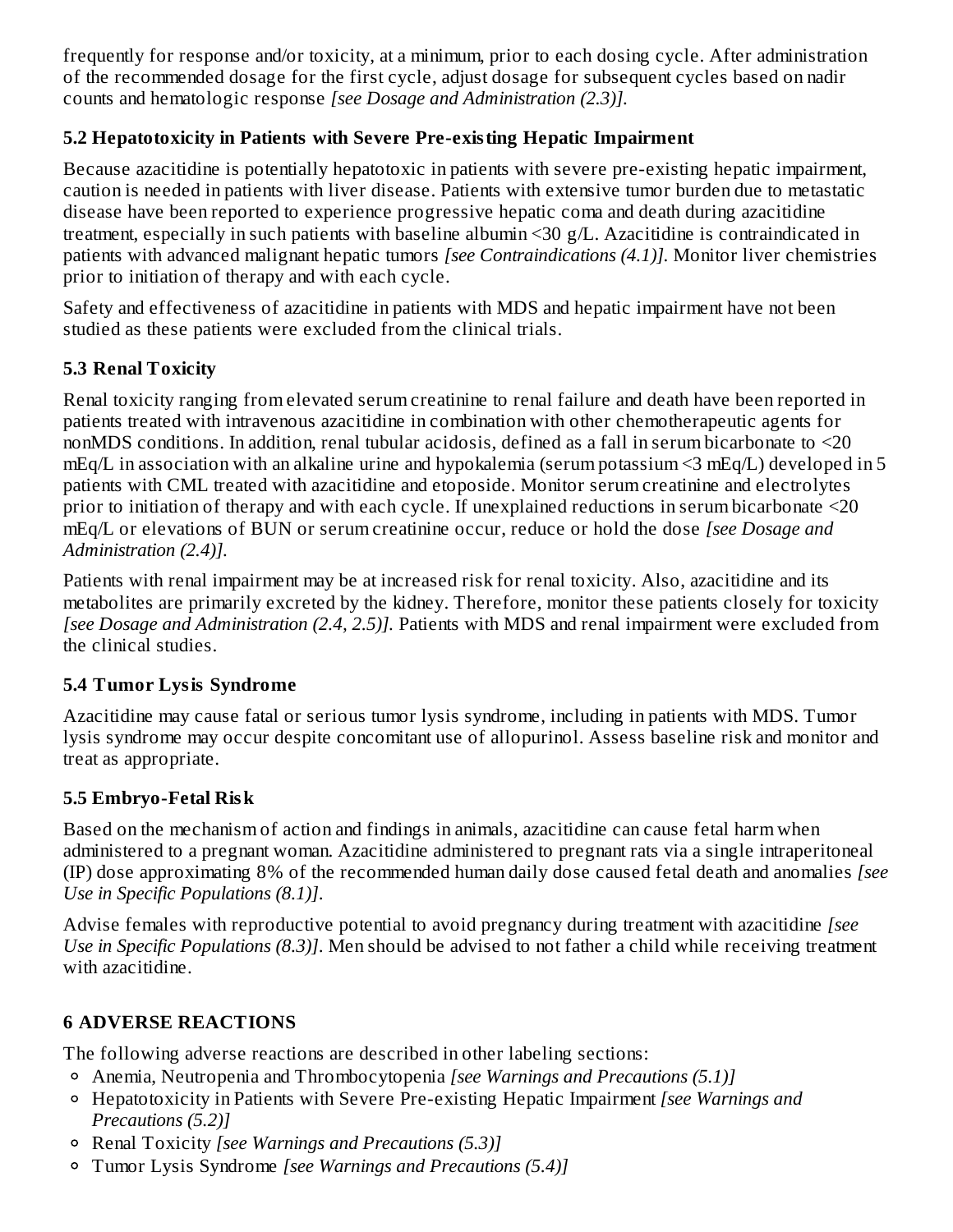Embryo-Fetal Risk *[see Warnings and Precautions (5.5)]*

#### **Most Commonly Occurring Advers e Reactions (Subcutaneous or Intravenous Route)**

Nausea, anemia, thrombocytopenia, vomiting, pyrexia, leukopenia, diarrhea, injection site erythema, constipation, neutropenia, ecchymosis. The most common adverse reactions by intravenous route also included petechiae, rigors, weakness and hypokalemia.

#### **Advers e Reactions Most Frequently (>2%) Resulting in Clinical Intervention (Subcutaneous or Intravenous Route)**

Discontinuation: leukopenia, thrombocytopenia, neutropenia.

Dose Held: leukopenia, neutropenia, thrombocytopenia, pyrexia, pneumonia, febrile neutropenia.

Dose Reduced: leukopenia, neutropenia, thrombocytopenia.

### **6.1 Advers e Reactions in Clinical Trials**

Because clinical trials are conducted under widely varying conditions, adverse reaction rates observed in the clinical trials of a drug cannot be directly compared to rates in the clinical trials of another drug and may not reflect the rates observed in practice.

The data described below reflect exposure to azacitidine in 443 MDS patients from 4 clinical studies. Study 1 was a supportive-care controlled trial (subcutaneous administration), Studies 2 and 3 were single arm studies (one with subcutaneous administration and one with intravenous administration), and Study 4 was an international randomized trial (subcutaneous administration) *[see Clinical Studies (14)].*

In Studies 1, 2 and 3, a total of 268 patients were exposed to azacitidine, including 116 exposed for 6 cycles (approximately 6 months) or more and 60 exposed for greater than 12 cycles (approximately one year). Azacitidine was studied primarily in supportive-care controlled and uncontrolled trials (n=150 and n=118, respectively). The population in the subcutaneous studies (n=220) was 23 to 92 years old (mean 66.4 years), 68% male, and 94% white, and had MDS or AML. The population in the intravenous study (n=48) was 35 to 81 years old (mean 63.1 years), 65% male, and 100% white. Most patients received average daily doses between 50 and 100 mg/m<sup>2</sup>.

In Study 4, a total of 175 patients with higher-risk MDS (primarily RAEB and RAEB-T subtypes) were exposed to azacitidine. Of these patients, 119 were exposed for 6 or more cycles, and 63 for at least 12 cycles. The mean age of this population was 68.1 years (ranging from 42 to 83 years), 74% were male, and 99% were white. Most patients received daily azacitidine doses of  $75 \text{ mg/m}^2$ .

Table 1 presents adverse reactions occurring in at least 5% of patients treated with azacitidine (subcutaneous) in Studies 1 and 2. It is important to note that duration of exposure was longer for the azacitidine-treated group than for the observation group: patients received azacitidine for a mean of 11.4 months while mean time in the observation arm was 6.1 months.

| Table 1: Most Frequently Observed Adverse Reactions ( $\geq 5.0\%$ in All Subcutaneous Azacitidine |  |
|----------------------------------------------------------------------------------------------------|--|
| <b>Treated Patients; Studies 1 and 2)</b>                                                          |  |

|                                                          |     | <b>Number (%) of Patients</b>                    |    |                                      |
|----------------------------------------------------------|-----|--------------------------------------------------|----|--------------------------------------|
| <b>System Organ Class</b><br>Preferred Term <sup>a</sup> |     | <b>All Azacitidine</b> <sup>b</sup><br>$(N=220)$ |    | Observation <sup>c</sup><br>$(N=92)$ |
| <b>Blood and lymphatic system disorders</b>              |     |                                                  |    |                                      |
| Anemia                                                   | 153 | 70)                                              | 59 | $64^\circ$                           |
| Anemia aggravated                                        | 12  | (6)                                              | 5  | 'ט                                   |
| Febrile neutropenia                                      | 36  | (16)                                             |    | 14                                   |
| Leukopenia                                               | 106 | (48)                                             | 27 | 29                                   |
| Neutropenia                                              |     | (32)                                             | 10 |                                      |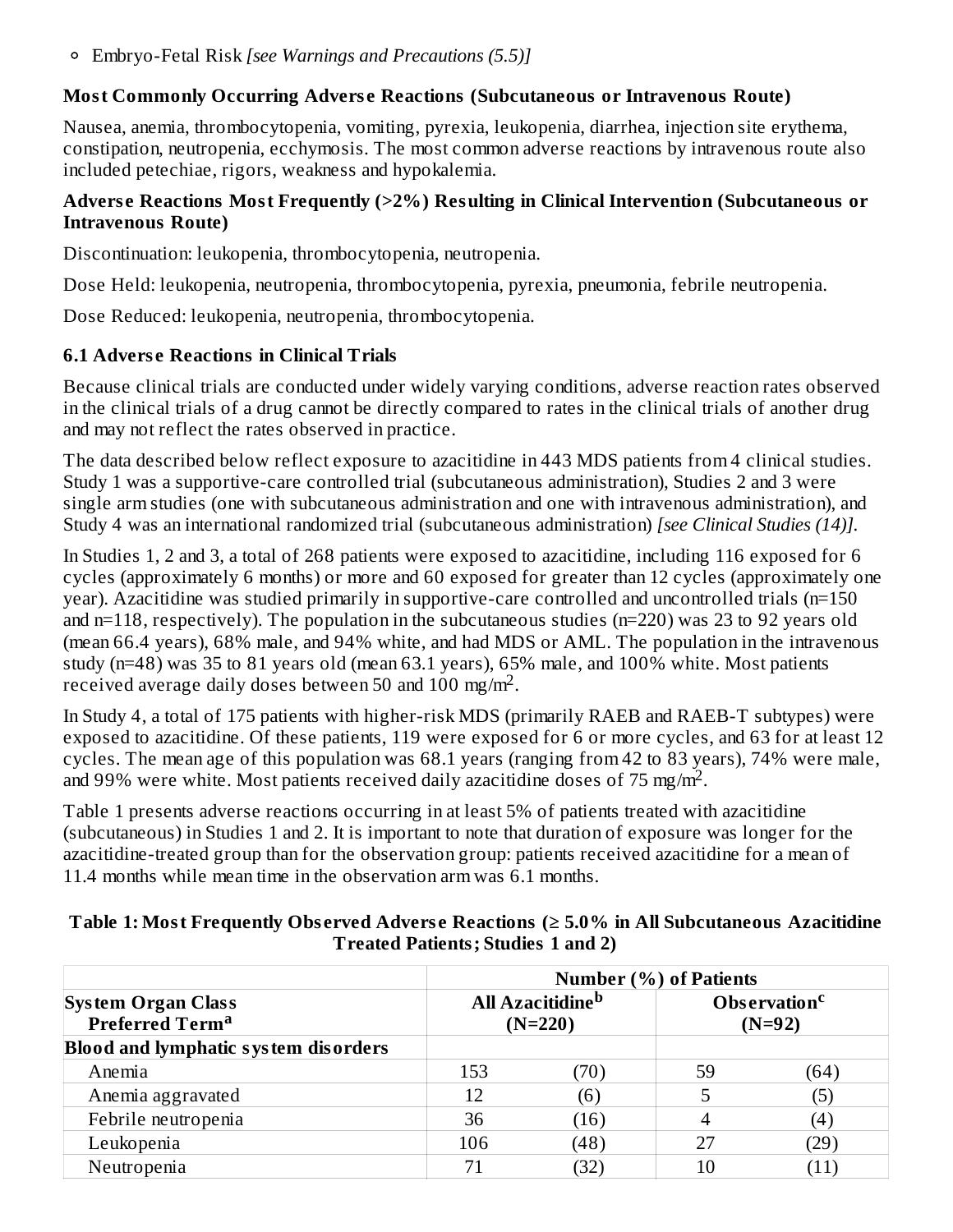| Thrombocytopenia                                     | 144 | (66) | 42               | (46) |
|------------------------------------------------------|-----|------|------------------|------|
| <b>Gas trointes tinal dis orders</b>                 |     |      |                  |      |
| Abdominal tenderness                                 | 26  | (12) | $\mathbf 1$      | (1)  |
| Constipation                                         | 74  | (34) | 6                | (7)  |
| Diarrhea                                             | 80  | (36) | 13               | (14) |
| Gingival bleeding                                    | 21  | (10) | $\overline{4}$   | (4)  |
| Loose stools                                         | 12  | (6)  | $\boldsymbol{0}$ |      |
| Mouth hemorrhage                                     | 11  | (5)  | $\overline{1}$   | (1)  |
| Nausea                                               | 155 | (71) | 16               | (17) |
| Stomatitis                                           | 17  | (8)  | $\boldsymbol{0}$ |      |
| Vomiting                                             | 119 | (54) | 5                | (5)  |
| General disorders and administration site conditions |     |      |                  |      |
| Chest pain                                           | 36  | (16) | 5                | (5)  |
| Injection site bruising                              | 31  | (14) | $\boldsymbol{0}$ |      |
| Injection site erythema                              | 77  | (35) | $\boldsymbol{0}$ |      |
| Injection site granuloma                             | 11  | (5)  | $\boldsymbol{0}$ |      |
| Injection site pain                                  | 50  | (23) | $\boldsymbol{0}$ |      |
| Injection site pigmentation changes                  | 11  | (5)  | $\mathbf{0}$     |      |
| Injection site pruritus                              | 15  | (7)  | $\boldsymbol{0}$ |      |
| Injection site reaction                              | 30  | (14) | $\boldsymbol{0}$ |      |
| Injection site swelling                              | 11  | (5)  | $\boldsymbol{0}$ |      |
| Lethargy                                             | 17  | (8)  | $\overline{2}$   | (2)  |
| Malaise                                              | 24  | (11) | $\mathbf{1}$     | (1)  |
| Pyrexia                                              | 114 | (52) | 28               | (30) |
| <b>Infections and infestations</b>                   |     |      |                  |      |
| Nasopharyngitis                                      | 32  | (15) | $\mathbf{3}$     | (3)  |
| Pneumonia                                            | 24  | (11) | 5                | (5)  |
| Upper respiratory tract infection                    | 28  | (13) | $\overline{4}$   | (4)  |
| Injury, poisoning, and procedural complications      |     |      |                  |      |
| Post procedural hemorrhage                           | 13  | (6)  | 1                | (1)  |
| <b>Metabolism and nutrition disorders</b>            |     |      |                  |      |
| Anorexia                                             | 45  | (21) | 6                | (7)  |
| Musculos keletal and connective tissue disorders     |     |      |                  |      |
| Arthralgia                                           | 49  | (22) | 3                | (3)  |
| Chest wall pain                                      | 11  | (5)  | $\boldsymbol{0}$ |      |
| Myalgia                                              | 35  | (16) | $\overline{2}$   | (2)  |
| Nervous system disorders                             |     |      |                  |      |
| <b>Dizziness</b>                                     | 41  | (19) | 5                | (5)  |
| Headache                                             | 48  | (22) | 10               | (11) |
| Psychiatric disorders                                |     |      |                  |      |
| Anxiety                                              | 29  | (13) | 3                | (3)  |
| Insomnia                                             | 24  | (11) | $\overline{4}$   | (4)  |
| Respiratory, thoracic and mediastinal disorders      |     |      |                  |      |
| Dyspnea                                              | 64  | (29) | 11               | (12) |
| Skin and subcutaneous tissue disorders               |     |      |                  |      |
| Dry skin                                             | 11  | (5)  | 1                | (1)  |
| Ecchymosis                                           | 67  | (31) | 14               | (15) |
| Erythema                                             | 37  | (17) | $\overline{4}$   | (4)  |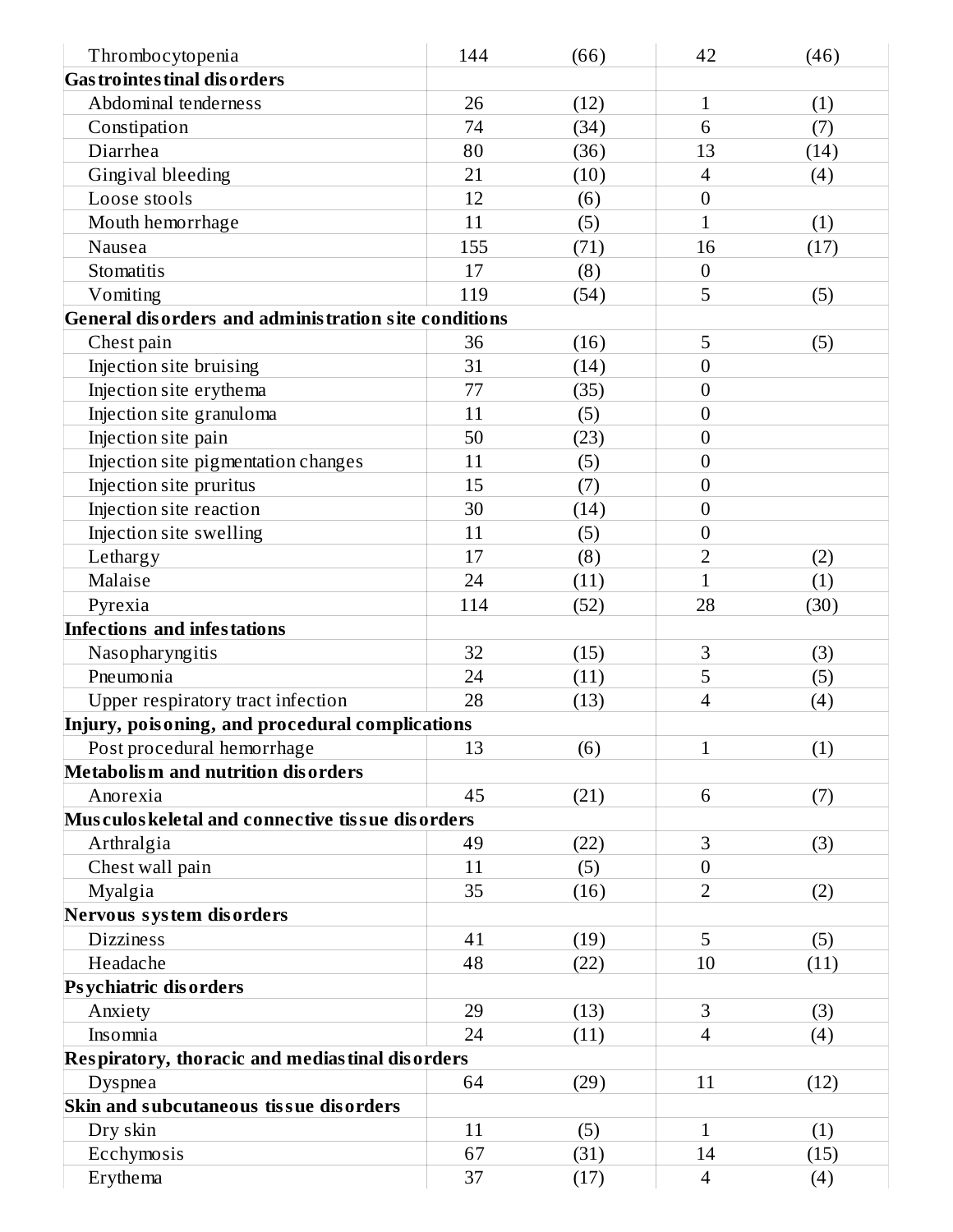| Rash                                                                                                                  | 31 | (14)        |  | (10) |  |
|-----------------------------------------------------------------------------------------------------------------------|----|-------------|--|------|--|
| Skin nodule                                                                                                           |    |             |  |      |  |
| Urticaria                                                                                                             |    | $6^{\circ}$ |  |      |  |
| Vascular disorders                                                                                                    |    |             |  |      |  |
| Hematoma                                                                                                              | 19 |             |  |      |  |
| Hypotension                                                                                                           |    |             |  |      |  |
| Petechiae                                                                                                             | 52 | 24)         |  | (9   |  |
| $\vert^a$ Multiple terms of the same preferred terms for a patient are only counted once within each treatment group. |    |             |  |      |  |

Includes adverse reactions from all patients exposed to azacitidine, including patients after crossing over from observations. b

Includes adverse reactions from observation period only; excludes any adverse events after crossover to azacitidine. c

Table 2 presents adverse reactions occurring in at least 5% of patients treated with azacitidine in Study 4. Similar to Studies 1 and 2 described above, duration of exposure to treatment with azacitidine was longer (mean 12.2 months) compared with best supportive care (mean 7.5 months).

#### **Table 2: Most Frequently Obs erved Advers e Reactions (≥5.0% in the Azacitidine Treated Patients and the Percentage with NCI CTC Grade 3/4 Reactions; Study 4)**

|                                                                | <b>Number (%) of Patients</b>   |                                                                   |                                 |                                                                   |
|----------------------------------------------------------------|---------------------------------|-------------------------------------------------------------------|---------------------------------|-------------------------------------------------------------------|
|                                                                |                                 | <b>Any Grade</b>                                                  | Grade 3/4                       |                                                                   |
| <b>System Organ Class</b><br>Preferred Term <sup>a</sup>       | <b>Azacitidine</b><br>$(N=175)$ | <b>Best</b><br><b>Supportive</b><br><b>Care Only</b><br>$(N=102)$ | <b>Azacitidine</b><br>$(N=175)$ | <b>Best</b><br><b>Supportive</b><br><b>Care Only</b><br>$(N=102)$ |
| <b>Blood and lymphatic system disorders</b>                    |                                 |                                                                   |                                 |                                                                   |
| Anemia                                                         | 90 (51)                         | 45 (44)                                                           | 24 (14)                         | 9(9)                                                              |
| Febrile neutropenia                                            | 24 (14)                         | 10(10)                                                            | 22(13)                          | 7(7)                                                              |
| Leukopenia                                                     | 32(18)                          | 2(2)                                                              | 26(15)                          | 1(1)                                                              |
| Neutropenia                                                    | 115 (66)                        | 29 (28)                                                           | 107(61)                         | 22(22)                                                            |
| Thrombocytopenia                                               | 122 (70)                        | 35(34)                                                            | 102 (58)                        | 29 (28)                                                           |
| <b>Gas trointes tinal dis orders</b>                           |                                 |                                                                   |                                 |                                                                   |
| Abdominal pain                                                 | 22(13)                          | 7(7)                                                              | 7(4)                            | $\overline{0}$                                                    |
| Constipation                                                   | 88 (50)                         | 8(8)                                                              | 2(1)                            | $\overline{0}$                                                    |
| Dyspepsia                                                      | 10(6)                           | 2(2)                                                              | $\Omega$                        | $\overline{0}$                                                    |
| Nausea                                                         | 84 (48)                         | 12(12)                                                            | 3(2)                            | $\mathbf{0}$                                                      |
| Vomiting                                                       | 47 (27)                         | 7(7)                                                              | $\theta$                        | $\overline{0}$                                                    |
| <b>General disorders and administration site</b><br>conditions |                                 |                                                                   |                                 |                                                                   |
| Fatigue                                                        | 42 (24)                         | 12(12)                                                            | 6(3)                            | 2(2)                                                              |
| Injection site bruising                                        | 9(5)                            | 0                                                                 | $\overline{0}$                  | $\overline{0}$                                                    |
| Injection site erythema                                        | 75 (43)                         | $\boldsymbol{0}$                                                  | $\boldsymbol{0}$                | $\mathbf{0}$                                                      |
| Injection site hematoma                                        | 11(6)                           | $\boldsymbol{0}$                                                  | $\boldsymbol{0}$                | $\mathbf{0}$                                                      |
| Injection site induration                                      | 9(5)                            | $\overline{0}$                                                    | $\overline{0}$                  | $\overline{0}$                                                    |
| Injection site pain                                            | 33(19)                          | $\overline{0}$                                                    | $\overline{0}$                  | $\overline{0}$                                                    |
| Injection site rash                                            | 10(6)                           | $\overline{0}$                                                    | $\overline{0}$                  | $\overline{0}$                                                    |
| Injection site reaction                                        | 51(29)                          | $\overline{0}$                                                    | 1(1)                            | $\overline{0}$                                                    |
| Pyrexia                                                        | 53 $(30)$                       | 18(18)                                                            | 8(5)                            | 1(1)                                                              |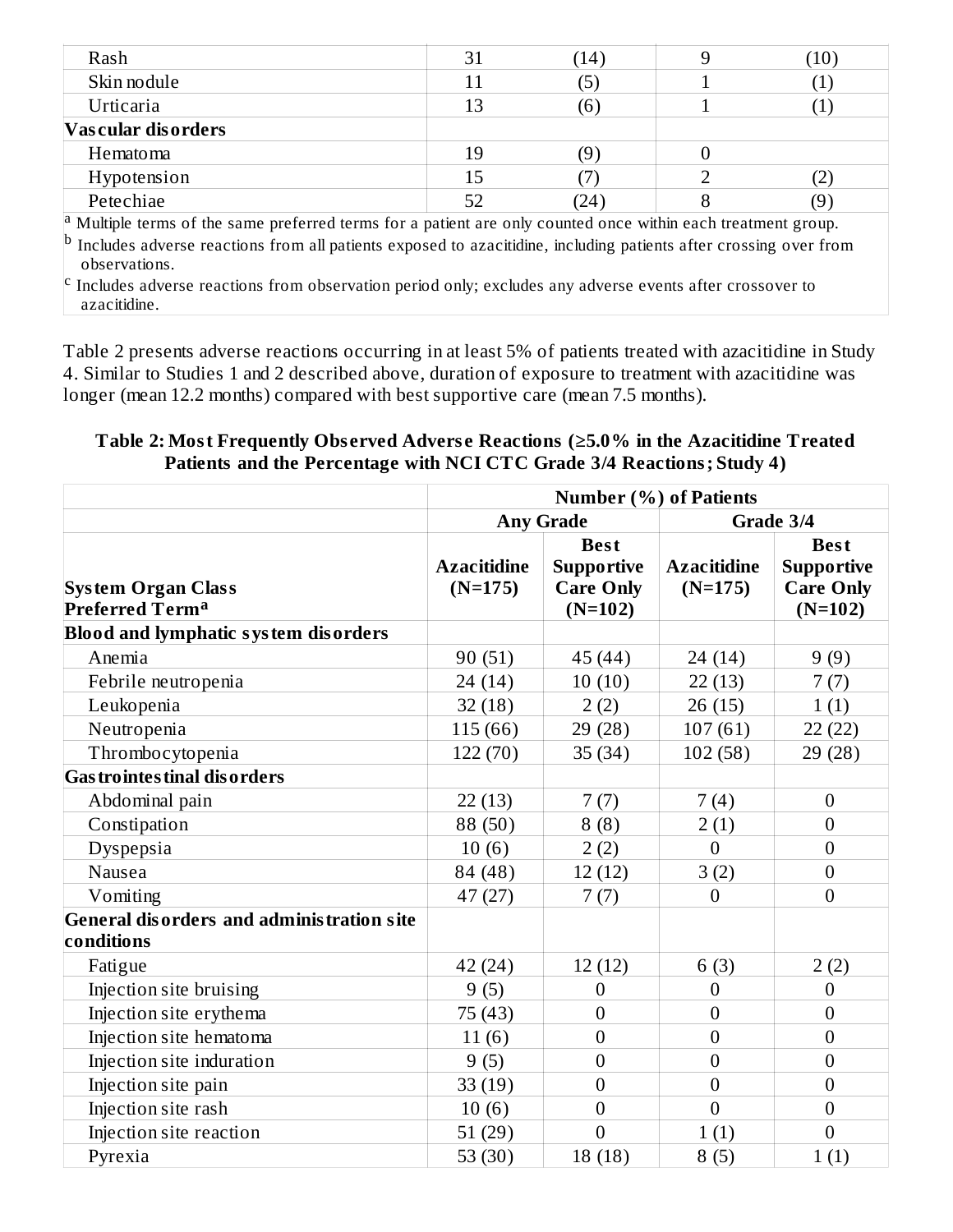| <b>Infections and infestations</b>                                                                                    |        |                  |                  |                  |
|-----------------------------------------------------------------------------------------------------------------------|--------|------------------|------------------|------------------|
| Rhinitis                                                                                                              | 10(6)  | 1(1)             | $\mathbf{0}$     | $\overline{0}$   |
| Upper respiratory tract infection                                                                                     | 16(9)  | 4(4)             | 3(2)             | $\boldsymbol{0}$ |
| Urinary tract infection                                                                                               | 15(9)  | 3(3)             | 3(2)             | $\overline{0}$   |
| <b>Investigations</b>                                                                                                 |        |                  |                  |                  |
| Weight decreased                                                                                                      | 14(8)  | $\boldsymbol{0}$ | 1(1)             | $\overline{0}$   |
| <b>Metabolism and nutrition disorders</b>                                                                             |        |                  |                  |                  |
| Hypokalemia                                                                                                           | 11(6)  | 3(3)             | 3(2)             | 3(3)             |
| Nervous system disorders                                                                                              |        |                  |                  |                  |
| Lethargy                                                                                                              | 13(7)  | 2(2)             | $\boldsymbol{0}$ | 1(1)             |
| Psychiatric disorders                                                                                                 |        |                  |                  |                  |
| Anxiety                                                                                                               | 9(5)   | 1(1)             | $\overline{0}$   | $\boldsymbol{0}$ |
| Insomnia                                                                                                              | 15(9)  | 3(3)             | $\overline{0}$   | $\overline{0}$   |
| <b>Renal and urinary disorders</b>                                                                                    |        |                  |                  |                  |
| Hematuria                                                                                                             | 11(6)  | 2(2)             | 4(2)             | 1(1)             |
| Respiratory, thoracic and mediastinal                                                                                 |        |                  |                  |                  |
| disorders                                                                                                             |        |                  |                  |                  |
| <b>Dyspnea</b>                                                                                                        | 26(15) | 5(5)             | 6(3)             | 2(2)             |
| Dyspnea exertional                                                                                                    | 9(5)   | 1(1)             | $\overline{0}$   | $\boldsymbol{0}$ |
| Pharyngolaryngeal pain                                                                                                | 11(6)  | 3(3)             | $\Omega$         | $\overline{0}$   |
| Skin and subcutaneous tissue disorders                                                                                |        |                  |                  |                  |
| Erythema                                                                                                              | 13(7)  | 3(3)             | $\overline{0}$   | $\boldsymbol{0}$ |
| Petechiae                                                                                                             | 20(11) | 4(4)             | 2(1)             | $\overline{0}$   |
| Pruritus                                                                                                              | 21(12) | 2(2)             | $\overline{0}$   | $\overline{0}$   |
| Rash                                                                                                                  | 18(10) | 1(1)             | $\boldsymbol{0}$ | $\overline{0}$   |
| Vascular disorders                                                                                                    |        |                  |                  |                  |
| Hypertension                                                                                                          | 15(9)  | 4(4)             | 2(1)             | 2(2)             |
| <sup>a</sup> Multiple reports of the same preferred term from a patient were only counted once within each treatment. |        |                  |                  |                  |

In Studies 1, 2 and 4 with subcutaneous administration of azacitidine, adverse reactions of neutropenia, thrombocytopenia, anemia, nausea, vomiting, diarrhea, constipation, and injection site erythema/reaction tended to increase in incidence with higher doses of azacitidine. Adverse reactions that tended to be more pronounced during the first 1 to 2 cycles of subcutaneous treatment compared with later cycles included thrombocytopenia, neutropenia, anemia, nausea, vomiting, injection site erythema/pain/bruising/reaction, constipation, petechiae, dizziness, anxiety, hypokalemia, and insomnia. There did not appear to be any adverse reactions that increased in frequency over the course of treatment.

Overall, adverse reactions were qualitatively similar between the intravenous and subcutaneous studies. Adverse reactions that appeared to be specifically associated with the intravenous route of administration included infusion site reactions (e.g. erythema or pain) and catheter site reactions (e.g. infection, erythema, or hemorrhage).

In clinical studies of either subcutaneous or intravenous azacitidine, the following serious adverse reactions occurring at a rate of <5% (and not described in Tables 1 or 2) were reported:

**Blood and lymphatic system disorders:** agranulocytosis, bone marrow failure, pancytopenia splenomegaly.

**Cardiac disorders:** atrial fibrillation, cardiac failure, cardiac failure congestive, cardio-respiratory arrest, congestive cardiomyopathy.

**Eye disorders:** eye hemorrhage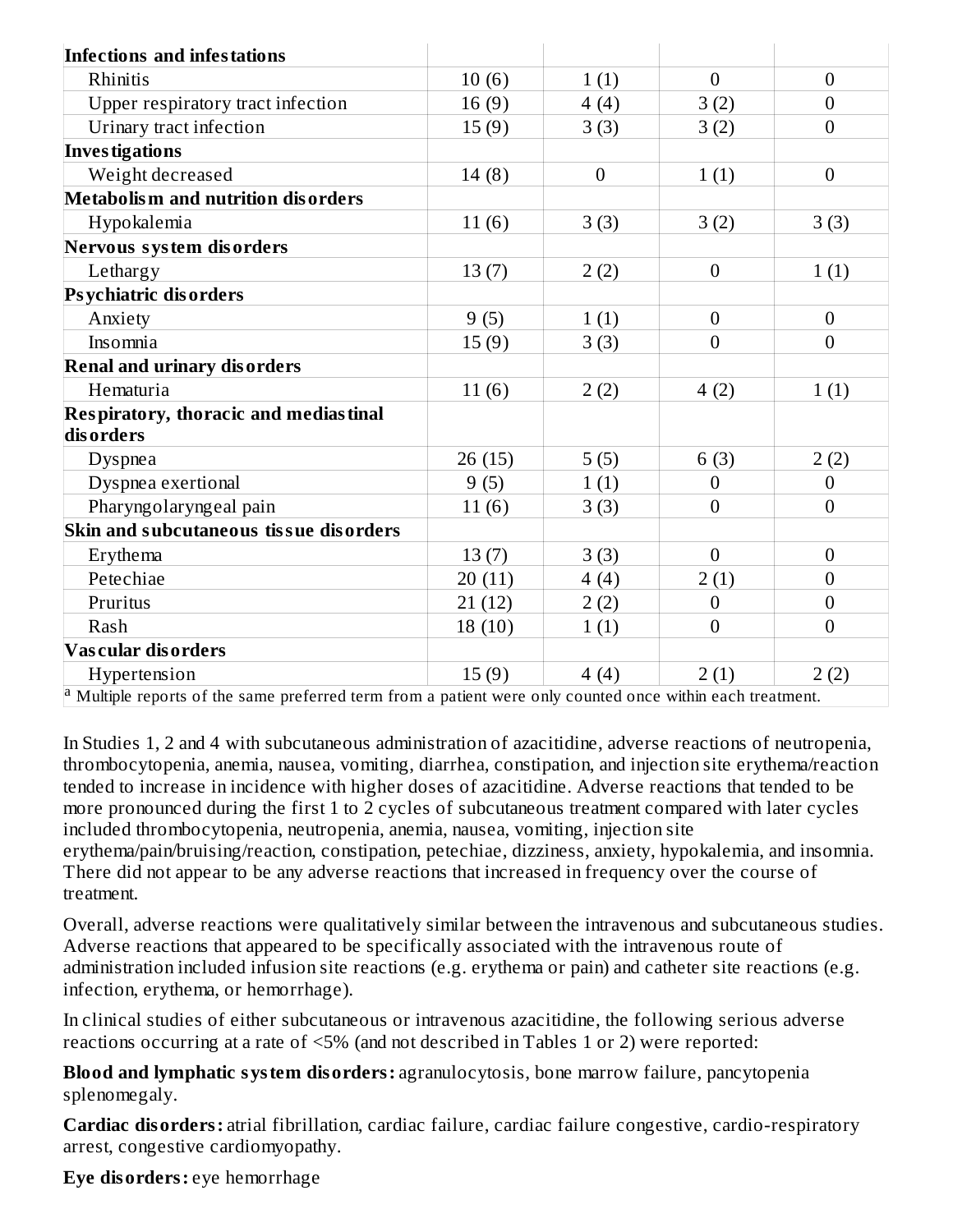**Gastrointestinal disorders:** diverticulitis, gastrointestinal hemorrhage, melena, perirectal abscess.

**General disorders and administration site conditions:** catheter site hemorrhage, general physical health deterioration, systemic inflammatory response syndrome.

**Hepatobiliary disorders:** cholecystitis.

**Immune system disorders:** anaphylactic shock, hypersensitivity.

**Infections and infestations:** abscess limb, bacterial infection, cellulitis, blastomycosis, injection site infection, Klebsiella sepsis, neutropenic sepsis, pharyngitis streptococcal, pneumonia Klebsiella, sepsis, septic shock, Staphylococcal bacteremia, Staphylococcal infection, toxoplasmosis.

**Metabolism and nutrition disorders:** dehydration.

**Mus culoskeletal and connective tissue disorders:** bone pain aggravated, muscle weakness, neck pain.

**Neoplasms benign, malignant and unspecified:** leukemia cutis.

**Nervous system disorders:** cerebral hemorrhage, convulsions, intracranial hemorrhage.

**Renal and urinary disorders:** loin pain, renal failure.

**Respiratory, thoracic and mediastinal disorders:** hemoptysis, lung infiltration, pneumonitis, respiratory distress.

**Skin and subcutaneous tissue disorders:** pyoderma gangrenosum, rash pruritic, skin induration.

**Surgical and medical procedures:** cholecystectomy.

**Vas cular disorders:** orthostatic hypotension.

## **6.2 Postmarketing Experience**

The following adverse reactions have been identified during postmarketing use of azacitidine. Because these reactions are reported voluntarily from a population of uncertain size, it is not always possible to reliably estimate their frequency or establish a causal relationship to drug exposure.

- Interstitial lung disease
- Tumor lysis syndrome
- Injection site necrosis
- Sweet's syndrome (acute febrile neutrophilic dermatosis)
- Necrotizing fasciitis (including fatal cases)
- Differentiation syndrome

# **8 USE IN SPECIFIC POPULATIONS**

## **8.1 Pregnancy**

## *Risk Summary*

Based on its mechanism of action and findings in animals, azacitidine can cause fetal harm when administered to a pregnant woman *[see Clinical Pharmacology (12.1)]*. There are no data on the use of azacitidine in pregnant women. Azacitidine was teratogenic and caused embryo-fetal lethality in animals at doses lower than the recommended human daily dose *(see Data).* Advise pregnant women of the potential risk to the fetus.

The background rate of major birth defects and miscarriage is unknown for the indicated population. All pregnancies have a background risk of birth defect, loss, or other adverse outcomes. In the U.S. general population, the estimated background risk of major birth defects and miscarriage in clinically recognized pregnancies is 2%-4% and 15%-20%, respectively.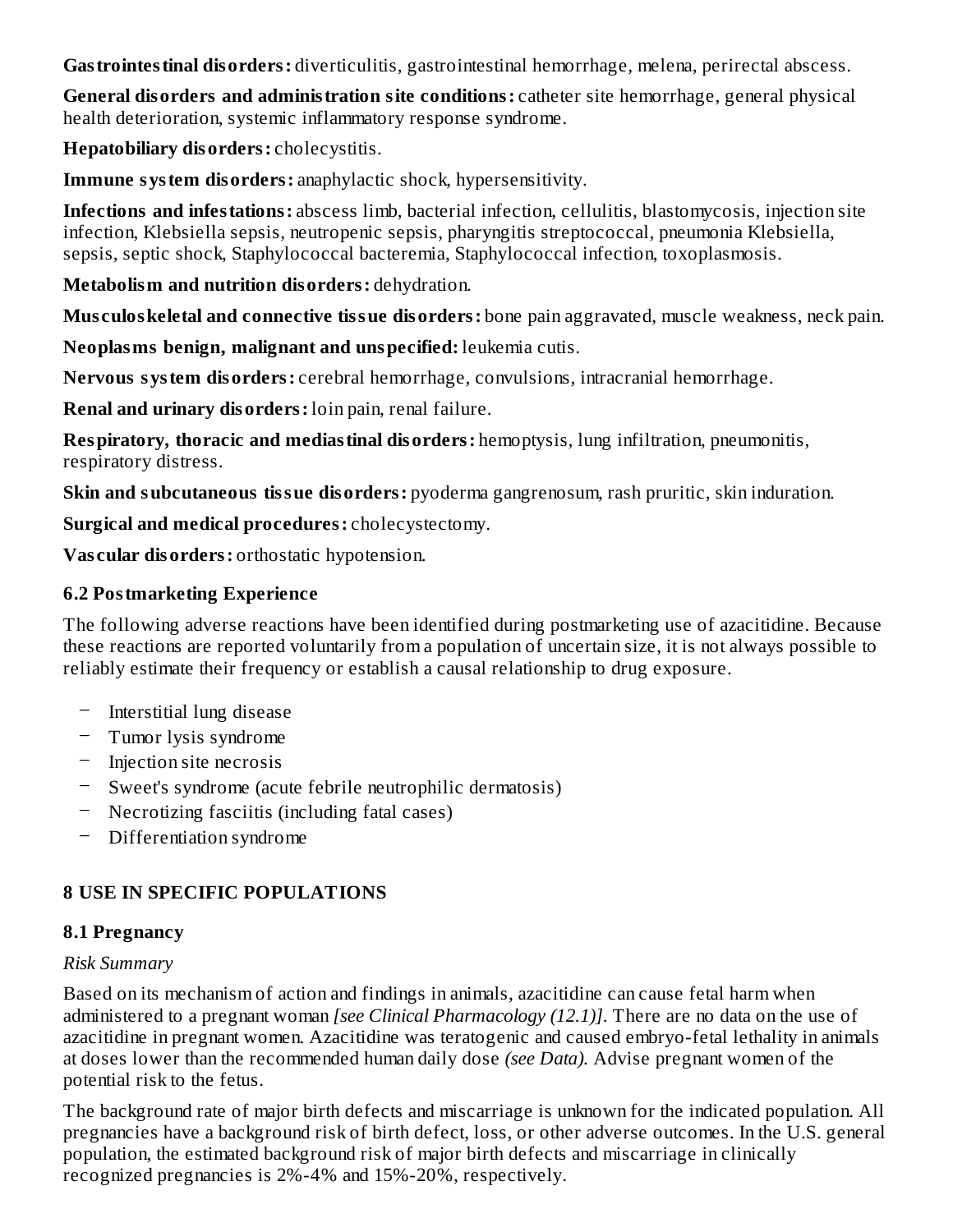# Data

## *Animal Data*

Early embryotoxicity studies in mice revealed a 44% frequency of intrauterine embryonal death (increased resorption) after a single IP (intraperitoneal) injection of 6 mg/m<sup>2</sup> (approximately 8% of the recommended human daily dose on a mg/m<sup>2</sup> basis) azacitidine on gestation day 10. Developmental abnormalities in the brain have been detected in mice given azacitidine on or before gestation day 15 at doses of ~3-12 mg/m<sup>2</sup> (approximately 4%-16% the recommended human daily dose on a mg/m<sup>2</sup> basis).

In rats, azacitidine was clearly embryotoxic when given IP on gestation days 4-8 (postimplantation) at a dose of 6 mg/m<sup>2</sup> (approximately 8% of the recommended human daily dose on a mg/m<sup>2</sup> basis), although treatment in the preimplantation period (on gestation days 1-3) had no adverse effect on the embryos. Azacitidine caused multiple fetal abnormalities in rats after a single IP dose of 3 to 12 mg/m<sup>2</sup> (approximately 8% the recommended human daily dose on a mg/m<sup>2</sup> basis) given on gestation day 9, 10, 11 or 12. In this study azacitidine caused fetal death when administered at  $3-12$  mg/m<sup>2</sup> on gestation days 9 and 10; average live animals per litter was reduced to 9% of control at the highest dose on gestation day 9. Fetal anomalies included: CNS anomalies (exencephaly/encephalocele), limb anomalies (micromelia, club foot, syndactyly, oligodactyly), and others (micrognathia, gastroschisis, edema, and rib abnormalities).

## **8.2 Lactation**

### *Risk Summary*

There is no information regarding the presence of azacitidine in human milk, the effects of azacitidine on the breastfed infant, or the effects of azacitidine on milk production. Because many drugs are excreted in human milk and because of the potential for tumorigenicity shown for azacitidine in animal studies *[see Nonclinical Toxicology (13.1)]* and the potential for serious adverse reactions in nursing infants from azacitidine, advise patients not to breastfeed during treatment with azacitidine.

## **8.3 Females and Males of Reproductive Potential**

Based on its mechanism of action and findings in animals, azacitidine can cause fetal harm when administered to a pregnant woman *[see Use in Specific Populations (8.1)]*.

## *Pregnancy Testing*

Verify the pregnancy status of females of reproductive potential prior to initiating azacitidine.

## **Contraception**

Females

Advise females of reproductive potential to avoid pregnancy during treatment with azacitidine.

## Males

Males with female sexual partners of reproductive potential should not father a child and should use effective contraception during treatment with azacitidine.

## *Infertility*

Based on animal data, azacitidine could have an effect on male or female fertility *[see Nonclinical Toxicology (13.1)]*.

## **8.4 Pediatric Us e**

Safety and effectiveness in pediatric patients have not been established.

## **8.5 Geriatric Us e**

Of the total number of patients in Studies 1, 2 and 3, 62% were 65 years and older and 21% were 75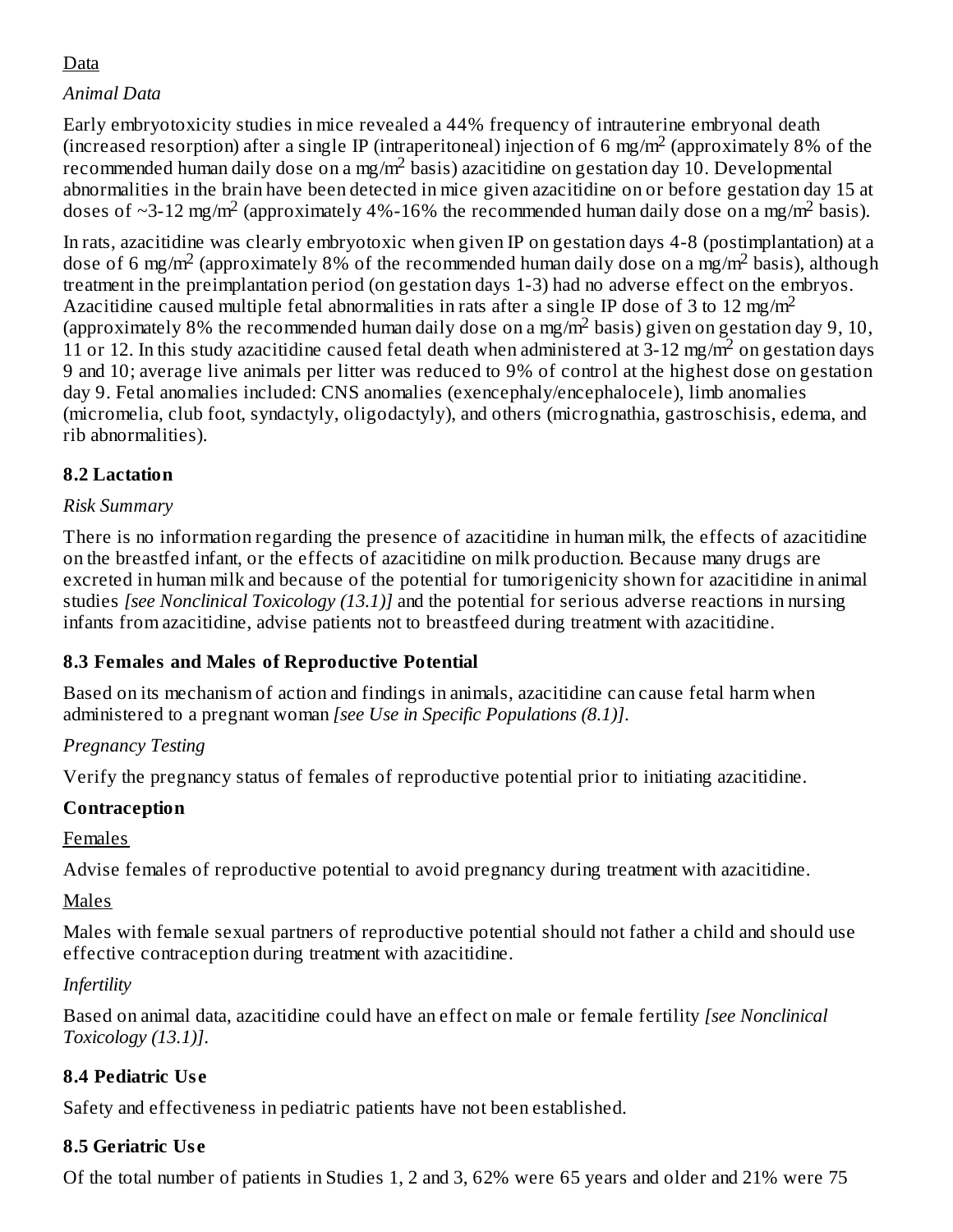years and older. No overall differences in effectiveness were observed between these patients and younger patients. In addition there were no relevant differences in the frequency of adverse reactions observed in patients 65 years and older compared to younger patients.

Of the 179 patients randomized to azacitidine in Study 4, 68% were 65 years and older and 21% were 75 years and older. Survival data for patients 65 years and older were consistent with overall survival results. The majority of adverse reactions occurred at similar frequencies in patients <65 years of age and patients 65 years of age and older.

Elderly patients are more likely to have decreased renal function. Monitor renal function in these patients *[see Dosage and Administration (2.5) and Warnings and Precautions (5.3)].*

### **10 OVERDOSAGE**

One case of overdose with azacitidine was reported during clinical trials. A patient experienced diarrhea, nausea, and vomiting after receiving a single intravenous dose of approximately 290 mg/m<sup>2</sup>, almost 4 times the recommended starting dose. The events resolved without sequelae, and the correct dose was resumed the following day. In the event of overdosage, the patient should be monitored with appropriate blood counts and should receive supportive treatment, as necessary. There is no known specific antidote for azacitidine overdosage.

### **11 DESCRIPTION**

Azacitidine for Injection contains azacitidine, which is a pyrimidine nucleoside analog of cytidine. Azacitidine is 4-amino-1-β-D-ribofuranosyl-s-triazin-2(1H)-one. The structural formula is as follows:



The empirical formula is  $\rm{C_8H_{12}N_4O_5}$  . The molecular weight is 244. Azacitidine is a white to off-white solid. Azacitidine was found to be insoluble in acetone, ethanol, and methyl ethyl ketone; slightly soluble in ethanol/water (50/50), propylene glycol, and polyethylene glycol; sparingly soluble in water, water saturated octanol, 5% dextrose in water, N-methyl-2-pyrrolidone, normal saline and 5% Tween 80 in water; and soluble in dimethylsulfoxide (DMSO).

The finished product is supplied in a sterile form for reconstitution as a suspension for subcutaneous injection or reconstitution as a solution with further dilution for intravenous infusion. Vials of Azacitidine for Injection contain 100 mg of azacitidine and 100 mg mannitol as a sterile, white to offwhite lyophilized powder or lyophilized cake.

# **12 CLINICAL PHARMACOLOGY**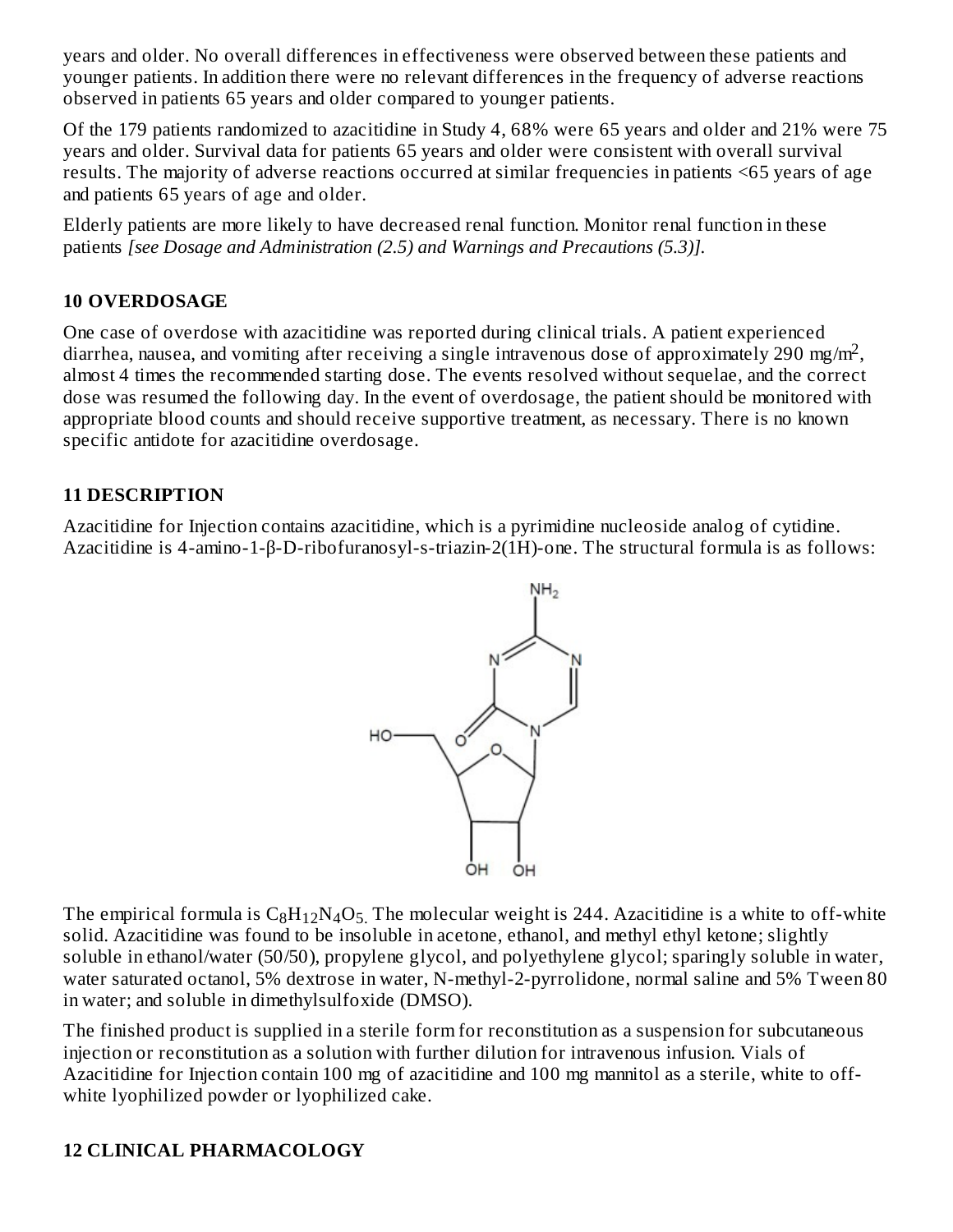## **12.1 Mechanism of Action**

Azacitidine is a pyrimidine nucleoside analog of cytidine. Azacitidine is believed to exert its antineoplastic effects by causing hypomethylation of DNA and direct cytotoxicity on abnormal hematopoietic cells in the bone marrow. The concentration of azacitidine required for maximum inhibition of DNA methylation *in vitro* does not cause major suppression of DNA synthesis. Hypomethylation may restore normal function to genes that are critical for differentiation and proliferation. The cytotoxic effects of azacitidine cause the death of rapidly dividing cells, including cancer cells that are no longer responsive to normal growth control mechanisms. Non-proliferating cells are relatively insensitive to azacitidine.

### **12.3 Pharmacokinetics**

The pharmacokinetics of azacitidine were studied in 6 MDS patients following a single 75 mg/m<sup>2</sup> subcutaneous dose and a single  $75 \text{ mg/m}^2$  intravenous dose.

### **Absorption**

Azacitidine is rapidly absorbed after subcutaneous administration; the peak plasma azacitidine concentration of  $750 \pm 403$  ng/ml occurred in 0.5 hour.

### **Distribution**

The bioavailability of subcutaneous azacitidine relative to intravenous azacitidine is approximately 89%, based on area under the curve. Mean volume of distribution following intravenous dosing is 76  $\pm$ 26 L. Mean apparent subcutaneous clearance is  $167 \pm 49$  L/hour and mean half-life after subcutaneous administration is  $41 \pm 8$  minutes. The AUC and Cmax of subcutaneous administration of azacitidine in 21 patients with cancer were approximately dose proportional within the 25 to 100 mg/m<sup>2</sup> dose range. Multiple dosing at the recommended dose-regimen does not result in drug accumulation.

### **Elimination**

Published studies indicate that urinary excretion is the primary route of elimination of azacitidine and its metabolites. Following intravenous administration of radioactive azacitidine to 5 cancer patients, the cumulative urinary excretion was 85% of the radioactive dose. Fecal excretion accounted for <1% of administered radioactivity over 3 days. Mean excretion of radioactivity in urine following subcutaneous administration of <sup>14</sup>C-azacitidine was 50%. The mean elimination half-lives of total radioactivity (azacitidine and its metabolites) were similar after intravenous and subcutaneous administrations, about 4 hours.

## **Specific Populations**

In patients with cancer the pharmacokinetics of azacitidine in 6 patients with normal renal function (CLcr >80 mL/min) and 6 patients with severe renal impairment (CLcr <30 mL/min) were compared following daily subcutaneous dosing (Days 1 through 5) at 75 mg/m<sup>2</sup>/day. Severe renal impairment increased azacitidine exposure by approximately 70% after single and 41% after multiple subcutaneous administrations. This increase in exposure was not correlated with an increase in adverse events. The exposure was similar to exposure in patients with normal renal function receiving 100 mg/m<sup>2</sup>. Therefore, a Cycle 1 dose modification is not recommended.

The effects of hepatic impairment, gender, age, or race on the pharmacokinetics of azacitidine have not been studied.

## **Drug-Drug Interactions**

No formal clinical drug interaction studies with azacitidine have been conducted.

An *in vitro* study of azacitidine incubation in human liver fractions indicated that azacitidine may be metabolized by the liver. Whether azacitidine metabolism may be affected by known microsomal enzyme inhibitors or inducers has not been studied.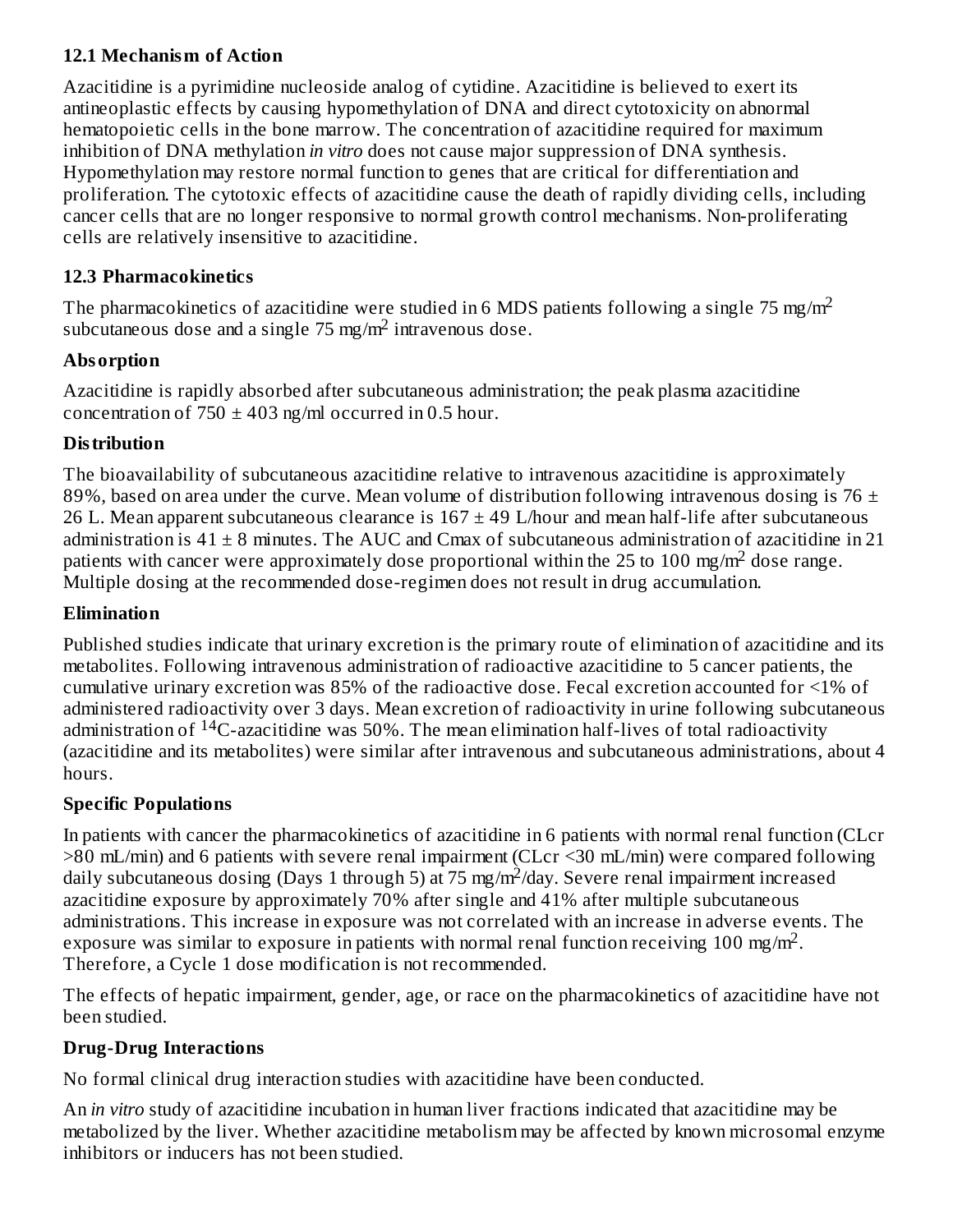An *in vitro* study with cultured human hepatocytes indicated that azacitidine at concentrations up to 100  $\mu$ M (IV Cmax = 10.6  $\mu$ M) does not cause any inhibition of CYP2B6 and CYP2C8. The potential of azacitidine to inhibit other cytochrome P450 (CYP) enzymes is not known.

*In vitro* studies with human cultured hepatocytes indicate that azacitidine at concentrations of 1.0 μM to 100 μM does not induce CYP 1A2, 2C19, or 3A4/5.

# **13 NONCLINICAL TOXICOLOGY**

# **13.1 Carcinogenesis, Mutagenesis, Impairment of Fertility**

The potential carcinogenicity of azacitidine was evaluated in mice and rats. Azacitidine induced tumors of the hematopoietic system in female mice at 2.2 mg/kg  $(6.6 \text{ mg/m}^2)$ , approximately 8% the recommended human daily dose on a mg/m<sup>2</sup> basis) administered IP three times per week for 52 weeks. An increased incidence of tumors in the lymphoreticular system, lung, mammary gland, and skin was seen in mice treated with azacitidine IP at 2.0 mg/kg (6.0 mg/m<sup>2</sup>, approximately 8% the recommended human daily dose on a mg/m<sup>2</sup> basis) once a week for 50 weeks. A tumorigenicity study in rats dosed twice weekly at 15 or 60 mg/m<sup>2</sup> (approximately 20%-80% the recommended human daily dose on a mg/m<sup>2</sup> basis) revealed an increased incidence of testicular tumors compared with controls.

The mutagenic and clastogenic potential of azacitidine was tested in *in vitro* bacterial systems Salmonella typhimurium strains TA100 and several strains of trpE8, Escherichia coli strains WP14 Pro, WP3103P, WP3104P, and CC103; in *in vitro* forward gene mutation assay in mouse lymphoma cells and human lymphoblast cells; and in an *in vitro* micronucleus assay in mouse L5178Y lymphoma cells and Syrian hamster embryo cells. Azacitidine was mutagenic in bacterial and mammalian cell systems. The clastogenic effect of azacitidine was shown by the induction of micronuclei in L5178Y mouse cells and Syrian hamster embryo cells.

Administration of azacitidine to male mice at 9.9 mg/m<sup>2</sup> (approximately 9% the recommended human daily dose on a mg/m<sup>2</sup> basis) daily for 3 days prior to mating with untreated female mice resulted in decreased fertility and loss of offspring during subsequent embryonic and postnatal development. Treatment of male rats 3 times per week for 11 or 16 weeks at doses of 15-30 mg/m<sup>2</sup> (approximately 20%-40%, the recommended human daily dose on a mg/m<sup>2</sup> basis) resulted in decreased weight of the testes and epididymides, and decreased sperm counts accompanied by decreased pregnancy rates and increased loss of embryos in mated females. In a related study, male rats treated for 16 weeks at 24 mg/m $^2$  resulted in an increase in abnormal embryos in mated females when examined on day 2 of gestation.

# **14 CLINICAL STUDIES**

# **Myelodysplastic Syndromes (MDS)**

Study 1 was a randomized, open-label, controlled trial carried out in 53 U.S. sites compared the safety and efficacy of subcutaneous azacitidine plus supportive care with supportive care alone ("observation") in patients with any of the five FAB subtypes of myelodysplastic syndromes (MDS): refractory anemia (RA), RA with ringed sideroblasts (RARS), RA with excess blasts (RAEB), RAEB in transformation (RAEB-T), and chronic myelomonocytic leukemia (CMMoL). RA and RARS patients were included if they met one or more of the following criteria: required packed RBC transfusions; had platelet counts  $\leq$ 50.0 x 10<sup>9</sup>/L; required platelet transfusions; or were neutropenic (ANC <1.0 x 10<sup>9</sup>/L) with infections requiring treatment with antibiotics. Patients with acute myelogenous leukemia (AML) were not intended to be included. Supportive care allowed in this study included blood transfusion products, antibiotics, antiemetics, analgesics and antipyretics. The use of hematopoietic growth factors was prohibited. Baseline patient and disease characteristics are summarized in Table 3; the 2 groups were similar.

Azacitidine was administered at a subcutaneous dose of 75 mg/m<sup>2</sup> daily for 7 days every 4 weeks. The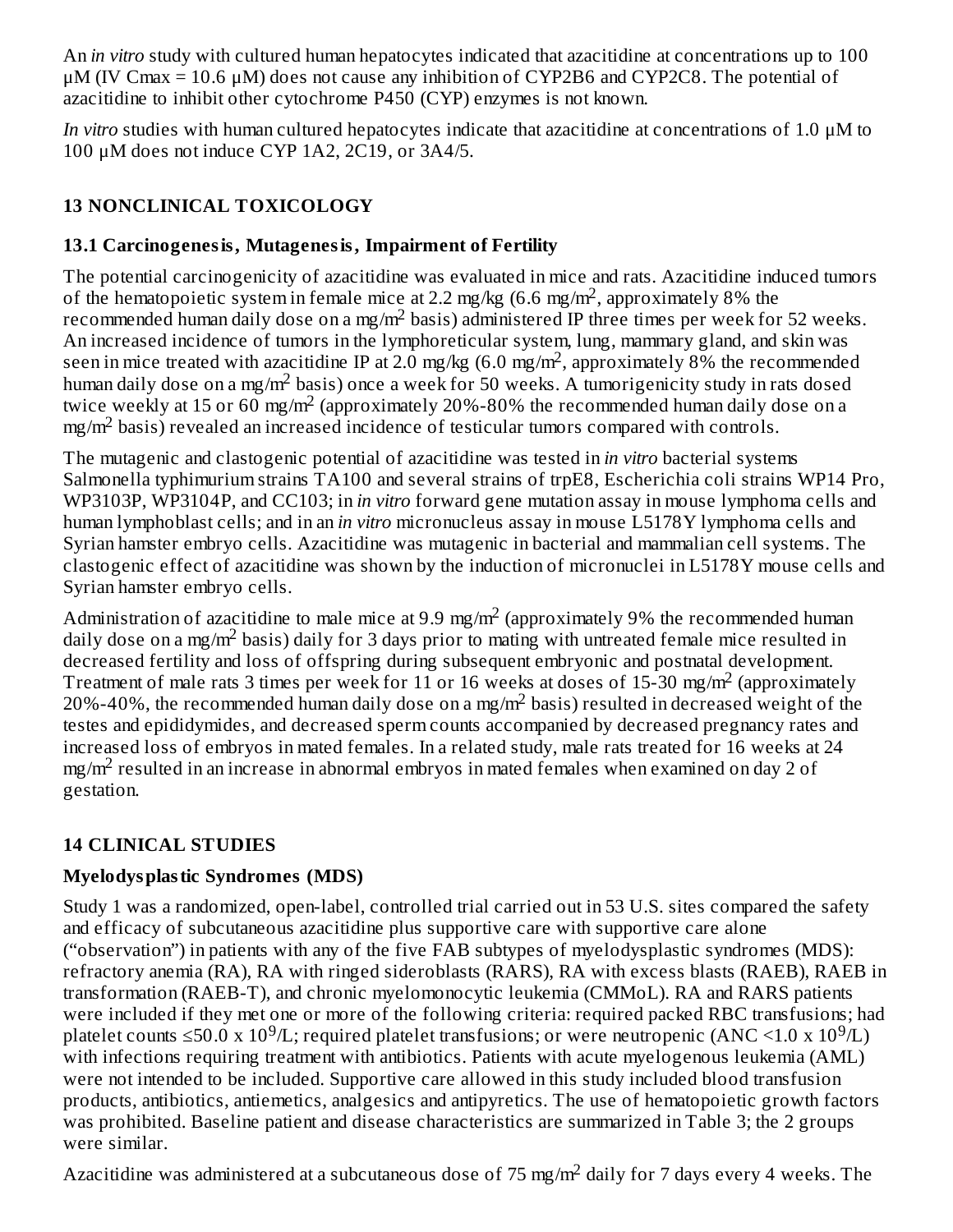dose was increased to 100 mg/m $^2$  if no beneficial effect was seen after 2 treatment cycles. The dose was decreased and/or delayed based on hematologic response or evidence of renal toxicity. Patients in the observation arm were allowed by protocol to cross over to azacitidine if they had increases in bone marrow blasts, decreases in hemoglobin, increases in red cell transfusion requirements, or decreases in platelets, or if they required a platelet transfusion or developed a clinical infection requiring treatment with antibiotics. For purposes of assessing efficacy, the primary endpoint was response rate (as defined in Table 4).

Of the 191 patients included in the study, independent review (adjudicated diagnosis) found that 19 had the diagnosis of AML at baseline. These patients were excluded from the primary analysis of response rate, although they were included in an intent-to-treat (ITT) analysis of all patients randomized. Approximately 55% of the patients randomized to observation crossed over to receive azacitidine treatment.

|                                                                 | <b>Azacitidine</b><br>$(N=99)$ | <b>Observation</b><br>$(N=92)$ |
|-----------------------------------------------------------------|--------------------------------|--------------------------------|
| Gender (n%)                                                     |                                |                                |
| Male                                                            | 72 (72.7)                      | 60 (65.2)                      |
| Female                                                          | 27(27.3)                       | 32(34.8)                       |
| Race $(n\%)$                                                    |                                |                                |
| White                                                           | 93 (93.9)                      | 85 (92.4)                      |
| <b>Black</b>                                                    | 1(1.0)                         | 1(1.1)                         |
| Hispanic                                                        | 3(3.0)                         | 5(5.4)                         |
| Asian/Oriental                                                  | 2(2.0)                         | 1(1.1)                         |
| Age (years)                                                     |                                |                                |
| N                                                               | 99                             | 91                             |
| $Mean \pm SD$                                                   | $67.3 \pm 10.39$               | $68.0 \pm 10.23$               |
| Range                                                           | $31 - 92$                      | $35 - 88$                      |
| Adjudicated MDS diagnosis at study entry (n%)                   |                                |                                |
| RA                                                              | 21(21.2)                       | 18(19.6)                       |
| <b>RARS</b>                                                     | 6(6.1)                         | 5(5.4)                         |
| <b>RAEB</b>                                                     | 38 (38.4)                      | 39 (42.4)                      |
| RAEB-T                                                          | 16 (16.2)                      | 14(15.2)                       |
| CMMoL                                                           | 8(8.1)                         | 7(7.6)                         |
| <b>AML</b>                                                      | 10(10.1)                       | 9(9.8)                         |
| Transfusion product used in 3 months before<br>study entry (n%) |                                |                                |
| Any transfusion product                                         | 70 (70.7)                      | 59 (64.1)                      |
| Blood cells, packed human                                       | 66 (66.7)                      | 55 (59.8)                      |
| Platelets, human blood                                          | 15(15.2)                       | 12(13.0)                       |
| Hetastarch                                                      | 0(0.0)                         | 1(1.1)                         |
| Plasma protein fraction                                         | 1(1.0)                         | 0(0.0)                         |
| Other                                                           | 2(2.0)                         | 2(2.2)                         |

**Table 3. Bas eline Demographics and Dis eas e Characteristics**

| Table 4. Response Criteria |  |
|----------------------------|--|
|----------------------------|--|

|                                |               | RA                                 | <b>RARS</b> | <b>RAEB</b> | <b>RAEB-T</b> | CMMoL |
|--------------------------------|---------------|------------------------------------|-------------|-------------|---------------|-------|
| $\mathbf{\mathbf{[Complete]}}$ | <b>Marrow</b> | $\leq$ 5% blasts                   |             |             |               |       |
| <b>Response</b>                | Peripheral    | Normal CBC if abnormal at baseline |             |             |               |       |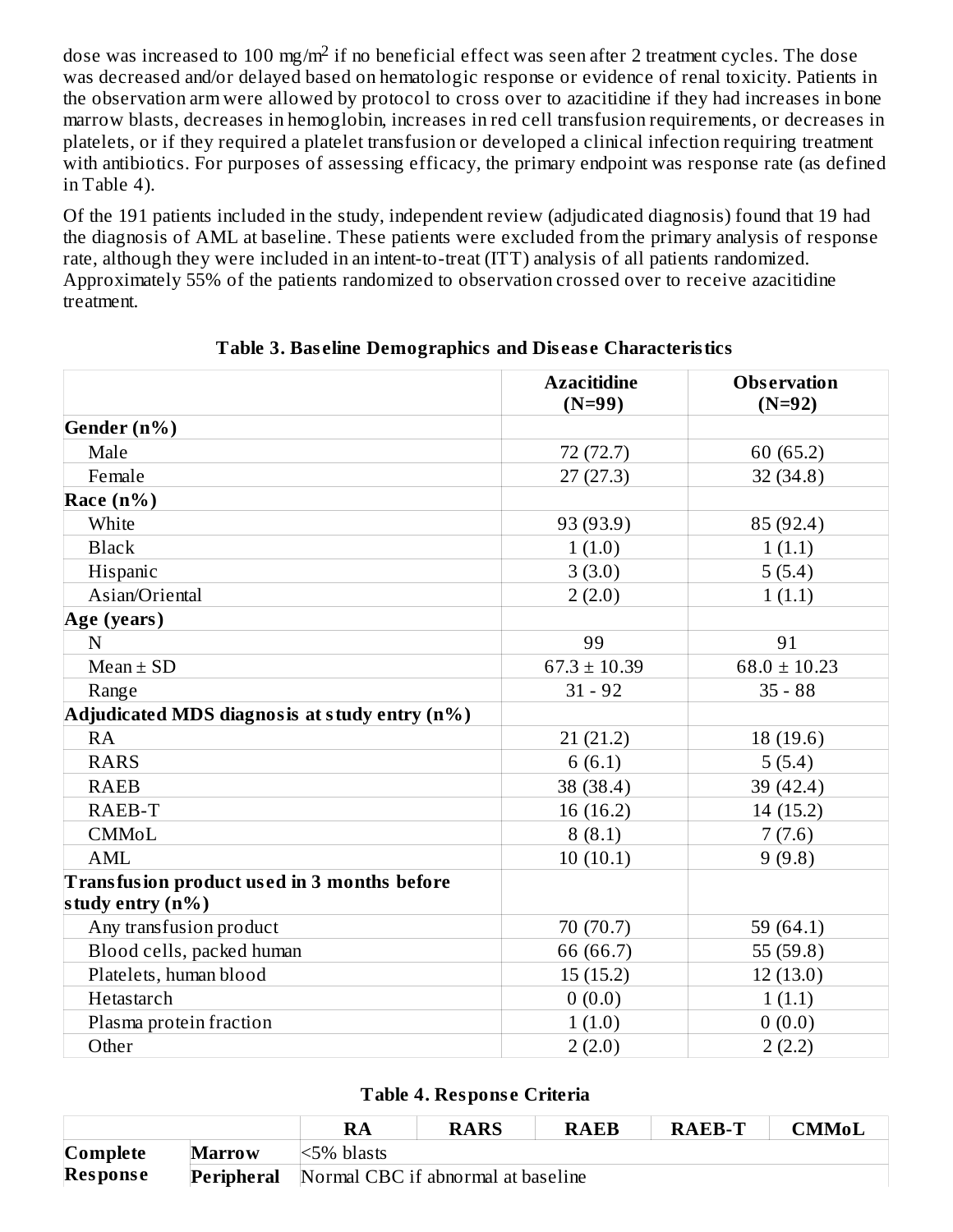| (CR),<br>duration<br>$\geq$ 4 weeks | <b>Blood</b>  | Absence of blasts in the peripheral circulation                            |                                  |  |
|-------------------------------------|---------------|----------------------------------------------------------------------------|----------------------------------|--|
| Partial                             | <b>Marrow</b> | No marrow requirements                                                     | $\geq$ 50% decrease in blasts    |  |
| <b>Response</b>                     |               |                                                                            | Improvement of marrow dyspoiesis |  |
| $(\mathbf{PR}),$                    |               | $\geq$ 50% restoration in the deficit from normal levels of baseline white |                                  |  |
| duration                            | Peripheral    | cells, hemoglobin and platelets if abnormal at baseline                    |                                  |  |
| $\geq 4$ weeks                      | <b>Blood</b>  |                                                                            |                                  |  |
|                                     |               | No blasts in the peripheral circulation                                    |                                  |  |
|                                     |               | For CMMoL, if WBC is elevated at baseline, a $\geq$ 75% reduction in the   |                                  |  |
|                                     |               | excess count over the upper limit of normal                                |                                  |  |

The overall response rate  $(CR + PR)$  of 15.7% in azacitidine-treated patients without AML (16.2% for all azacitidine randomized patients including AML) was statistically significantly higher than the response rate of 0% in the observation group (p<0.0001) (Table 5). The majority of patients who achieved either CR or PR had either 2 or 3 cell line abnormalities at baseline (79%; 11/14) and had elevated bone marrow blasts or were transfusion dependent at baseline. Patients responding to azacitidine had a decrease in bone marrow blasts percentage, or an increase in platelets, hemoglobin or WBC. Greater than 90% of the responders initially demonstrated these changes by the  $5<sup>th</sup>$  treatment cycle. All patients who had been transfusion dependent became transfusion independent during PR or CR. The mean and median duration of clinical response of PR or better was estimated as 512 and 330 days, respectively; 75% of the responding patients were still in PR or better at completion of treatment. Response occurred in all MDS subtypes as well as in patients with adjudicated baseline diagnosis of AML.

|                 | <b>Azacitidine</b><br>$(N=89)$ | <b>Observation Before</b><br>Crossover<br>$(N=83)$ |                |
|-----------------|--------------------------------|----------------------------------------------------|----------------|
| <b>Response</b> | n(%)                           | n(%)                                               | <b>P</b> value |
| Overall (CR+PR) | 14 (15.7)                      | 0(0.0)                                             | (50.0001)      |
| Complete (CR)   | 5(5.6)                         | 0(0.0)                                             | (0.06)         |
| Partial (PR)    | 9(10.1)                        | (0.0)                                              |                |

### **Table 5. Respons e Rates**

Patients in the observation group who crossed over to receive azacitidine treatment (47 patients) had a response rate of 12.8%.

Study 2, a multi-center, open-label, single-arm study of 72 patients with RAEB, RAEB-T, CMMoL, or AML was also carried out. Treatment with subcutaneous azacitidine resulted in a response rate ( $CR +$ PR) of 13.9%, using criteria similar to those described above. The mean and median duration of clinical response of PR or better was estimated as 810 and 430 days, respectively; 80% of the responding patients were still in PR or better at the time of completion of study involvement. In Study 3, another open-label, single-arm study of 48 patients with RAEB, RAEB-T, or AML, treatment with intravenous azacitidine resulted in a response rate of 18.8%, again using criteria similar to those described above. The mean and median duration of clinical response of PR or better was estimated as 389 and 281 days, respectively; 67% of the responding patients were still in PR or better at the time of completion of treatment. Response occurred in all MDS subtypes as well as in patients with adjudicated baseline diagnosis of AML in both of these studies. Azacitidine dosage regimens in these 2 studies were similar to the regimen used in the controlled study.

Benefit was seen in patients who did not meet the criteria for PR or better, but were considered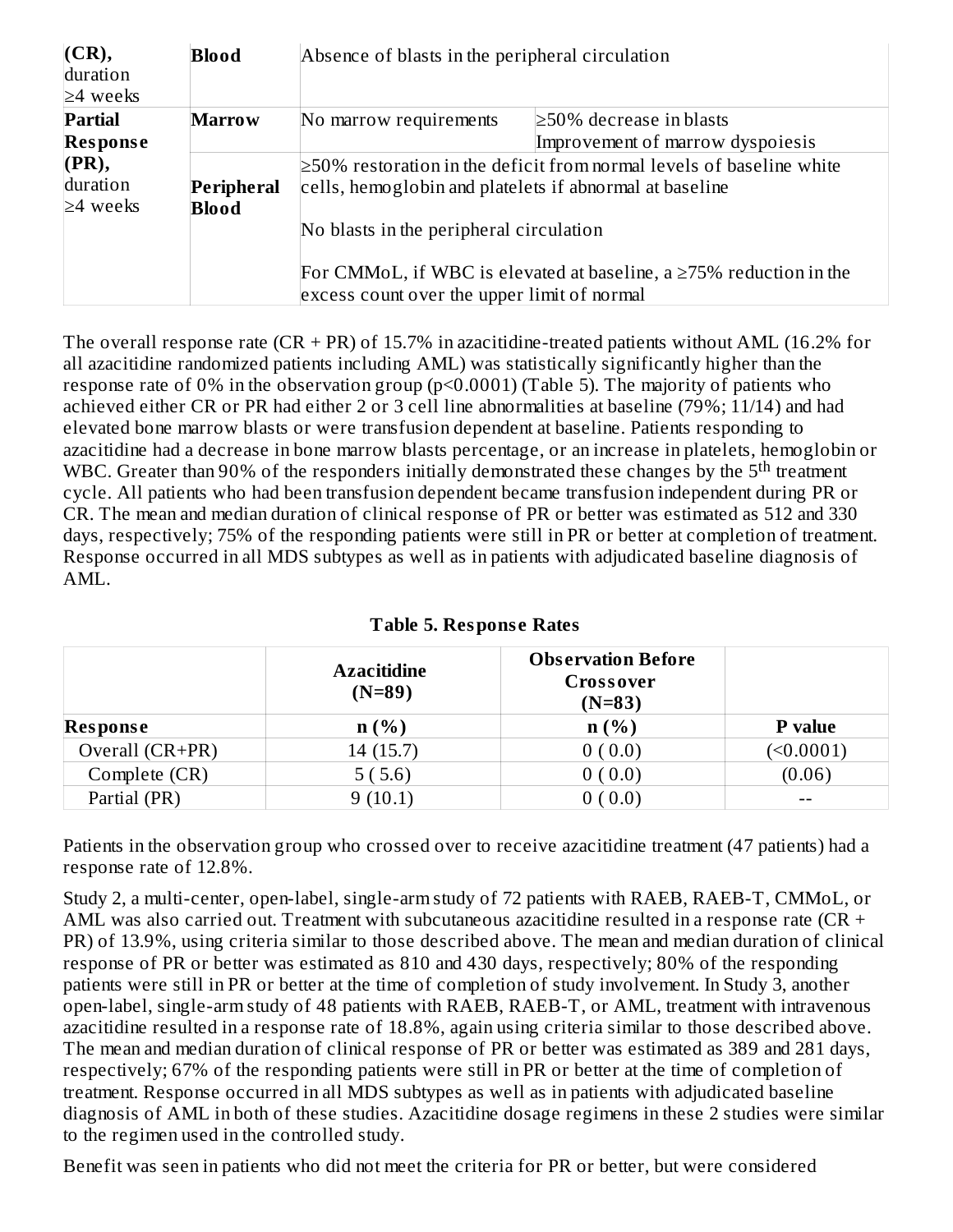"improved." About 24% of azacitidine-treated patients were considered improved, and about 2/3 of those lost transfusion dependence. In the observation group, only 5/83 patients met criteria for improvement; none lost transfusion dependence. In all 3 studies, about 19% of patients met criteria for improvement with a median duration of 195 days.

Study 4 was an international, multicenter, open-label, randomized trial in MDS patients with RAEB, RAEB-T or modified CMMoL according to FAB classification and Intermediate-2 and High risk according to IPSS classification. Of the 358 patients enrolled in the study, 179 were randomized to receive azacitidine plus best supportive care (BSC) and 179 were randomized to receive conventional care regimens (CCR) plus BSC (105 to BSC alone, 49 to low dose cytarabine and 25 to chemotherapy with cytarabine and anthracycline). The primary efficacy endpoint was overall survival.

The azacitidine and CCR groups were comparable for baseline parameters. The median age of patients was 69 years (range was 38-88 years), 98% were Caucasian, and 70% were male. At baseline, 95% of the patients were higher risk by FAB classification: RAEB (58%), RAEB-T (34%), and CMMoL (3%). By IPSS classification, 87% were higher risk: Int-2 (41%), High (47%). At baseline, 32% of patients met WHO criteria for AML.

Azacitidine was administered subcutaneously at a dose of 75 mg/m<sup>2</sup> daily for 7 consecutive days every 28 days (which constituted one cycle of therapy). Patients continued treatment until disease progression, relapse after response, or unacceptable toxicity. Azacitidine patients were treated for a median of 9 cycles (range 1 to 39), BSC only patients for a median of 7 cycles (range 1 to 26), low dose cytarabine patients for a median of 4.5 cycles (range 1 to 15), and chemotherapy with cytarabine and anthracycline patients for a median of 1 cycle (range 1 to 3, i.e. induction plus 1 or 2 consolidation cycles).

In the Intent-to-Treat analysis, patients treated with azacitidine demonstrated a statistically significant difference in overall survival as compared to patients treated with CCR (median survival of 24.5 months vs. 15.0 months; stratified log-rank p=0.0001). The hazard ratio describing this treatment effect was 0.58 (95% CI: 0.43, 0.77).





Key:  $AZA =$  azacitidine;  $CCR =$  conventional care regimens;  $CI =$  confidence interval;  $HR =$  Hazard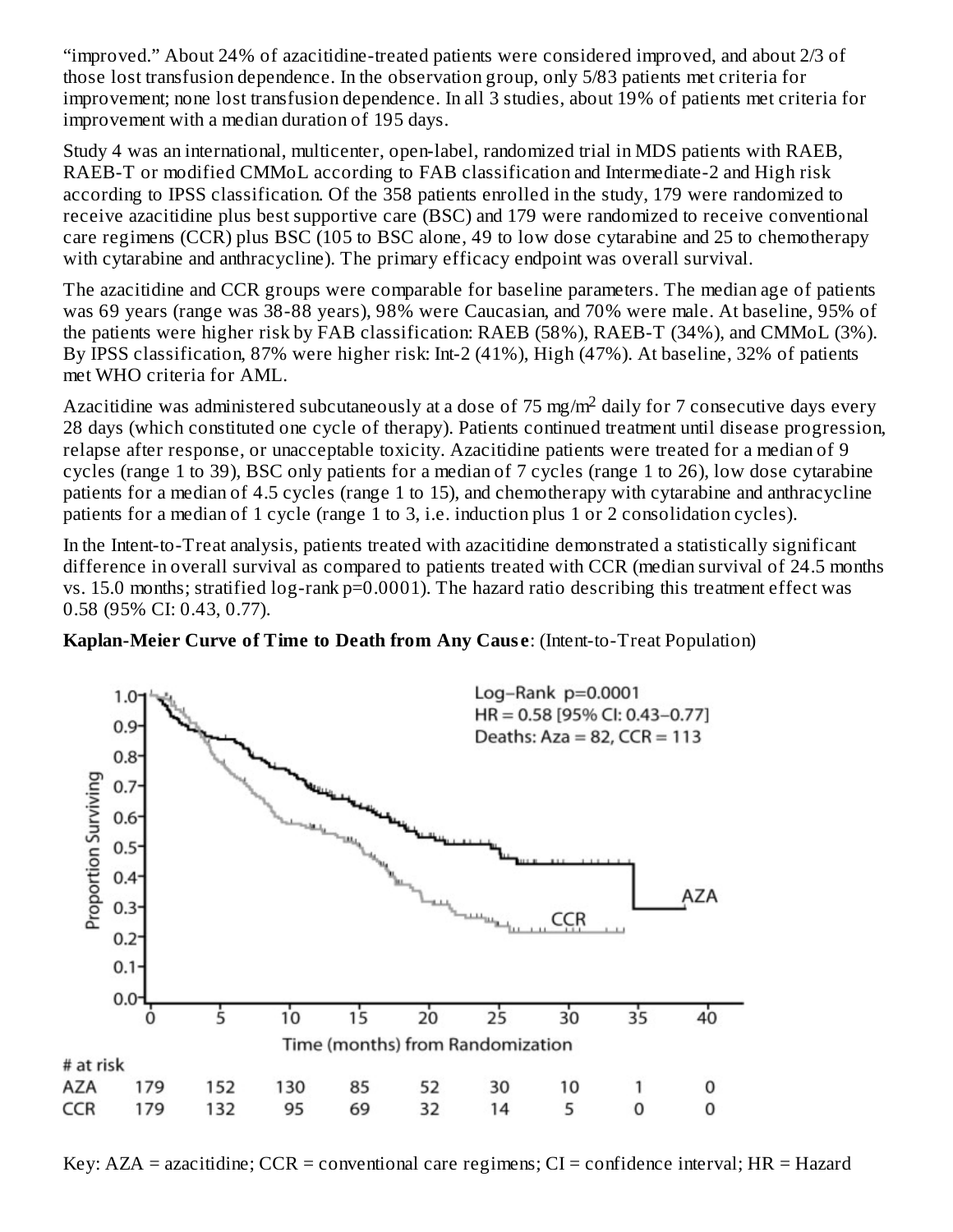Ratio

Azacitidine treatment led to a reduced need for red blood cell transfusions (see Table 6). In patients treated with azacitidine who were RBC transfusion dependent at baseline and became transfusion independent, the median duration of RBC transfusion independence was 13.0 months.

| <b>Efficacy Parameter</b>                                                                                                                       | <b>Azacitidine plus BSC</b><br>$(n=179)$ | <b>Conventional Care Regimens</b><br>$(n=179)$ |
|-------------------------------------------------------------------------------------------------------------------------------------------------|------------------------------------------|------------------------------------------------|
| Number and percent of patients who<br>were transfusion dependent at baseline<br>who became transfusion independent on<br>treatment <sup>1</sup> | 50/111 (45.0%)                           | 13/114 (11.4%)                                 |
|                                                                                                                                                 | $(95\% \text{ CI: } 35.6\%, 54.8\%)$     | $(95\% \text{ CI: } 6.2\%, 18.7\%)$            |
| Number and percent of patients who<br>were transfusion-independent at baseline<br>who became transfusion-dependent on                           | 10/68 (14.7%)                            | 28/65 (43.1%)                                  |
| treatment                                                                                                                                       | (95% CI: 7.3%, 25.4%)                    | $(95\% \text{ CI: } 30.9\%, 56.0\%)$           |

### **Table 6. Effect of Azacitidine on RBC Transfusions in MDS Patients**

 ${}^{1}$ A patient was considered RBC transfusion independent during the treatment period if the patient had no RBC transfusions during any 56 consecutive days or more during the treatment period. Otherwise, the patient was considered transfusion dependent.

### **15 REFERENCES**

1. "OSHA Hazardous Drugs." OSHA. http://www.osha.gov/SLTC/hazardousdrugs/index.html

## **16 HOW SUPPLIED/STORAGE AND HANDLING**

### **How Supplied**

Azacitidine for Injection is a white to off-white lyophilized powder or lyophilized cake and is supplied as follows:

| <b>NDC</b>   | Azacitidine for Injection (100 mg per vial)                      | Package Factor |
|--------------|------------------------------------------------------------------|----------------|
| 71288-115-30 | 100 mg of Azacitidine and 100 mg Mannitol in a 1 vial per carton |                |
|              | 30 mL Single-Dose Vial                                           |                |

### **Storage**

Store unreconstituted vials at 20º to 25ºC (68º to 77ºF); excursions permitted between 15º to 30ºC (59º to 86ºF). [See USP Controlled Room Temperature.]

Discard unused portion.

#### **Sterile, Nonpyrogenic, Pres ervative-free. The container closure is not made with natural rubber latex.**

## **Handling and Disposal**

Azacitidine for Injection is a cytotoxic drug. Follow applicable special handling and disposal procedures.  $^{\rm 1}$ 

# **17 PATIENT COUNSELING INFORMATION**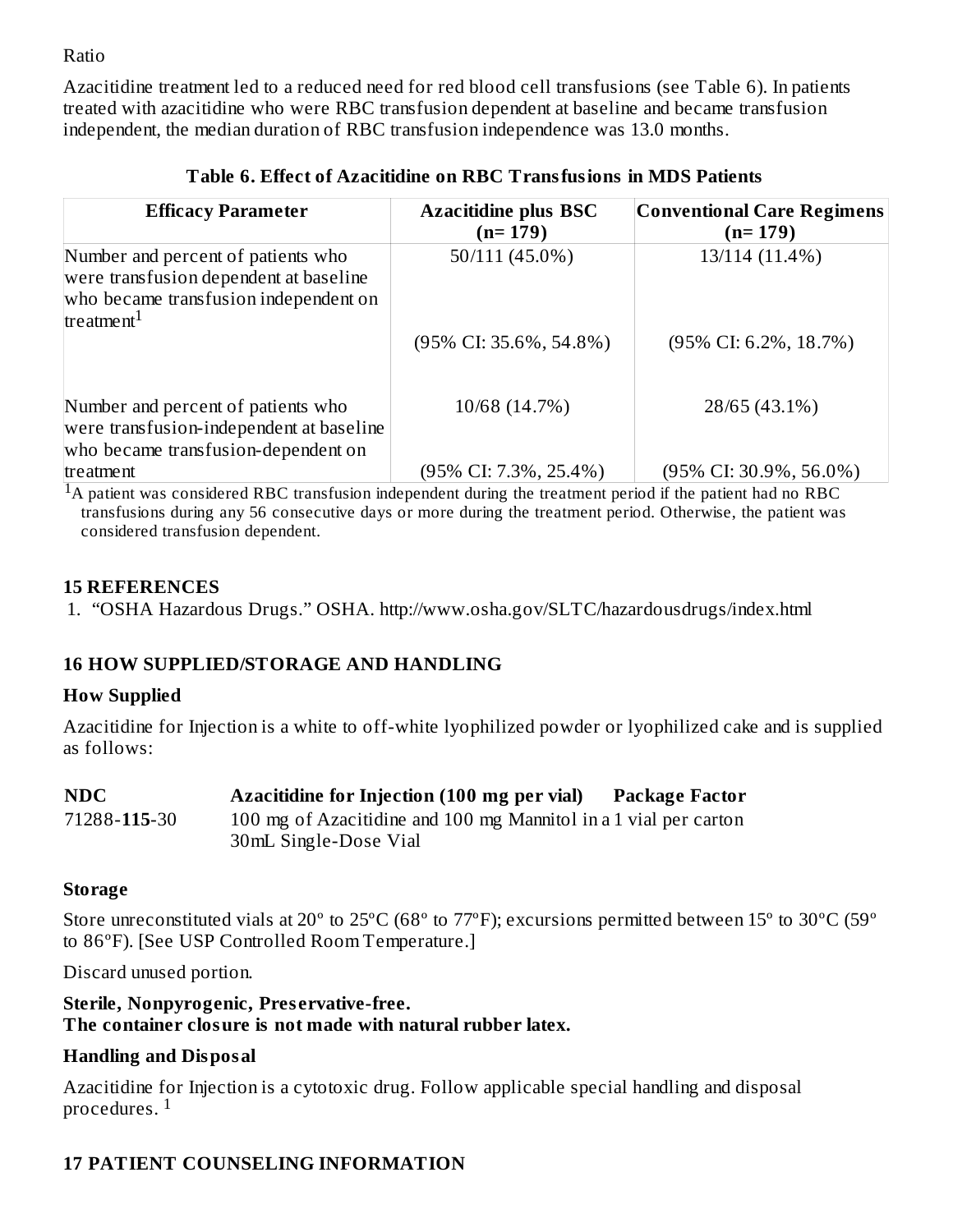#### Hepatotoxicity in Patients with Severe Pre-Existing Hepatic Impairment

Instruct patients to inform their physician about any underlying liver disease *[see Warnings and Precautions (5.2)]*.

Renal Toxicity

Instruct patients to inform their physician about any underlying renal disease *[see Warnings and Precautions (5.3)]*.

Embryo-Fetal Risk

Advise pregnant women of the potential risk to a fetus *[see Warnings and Precautions (5.5) and Use in Specific Populations (8.1)]*.

Advise females of reproductive potential to avoid pregnancy during treatment with azacitidine. Advise males with female sexual partners of reproductive potential to not father a child and to use effective contraception during treatment with azacitidine. Advise patients to report pregnancy to their physicians immediately *[see Warnings and Precautions (5.5) and Use in Specific Populations (8.3)].*

### Lactation

Advise patients to avoid breastfeeding while receiving azacitidine *[see Use in Specific Populations (8.2)]*.

meitheal $_\circledR$ 

Mfd. for Meitheal Pharmaceuticals

Chicago, IL 60631 (USA)

©2020 Meitheal Pharmaceuticals Inc.

August 2020

## **Principal Display Panel – Azacitidine for Injection 100 mg Vial Label**

NDC 71288-**115**-30

Rx only

### **Azacitidine for Injection**

## **100 mg per vial**

For Subcutaneous and Intravenous Use Only

Single-Dose Vial

Caution: Cytotoxic Agent

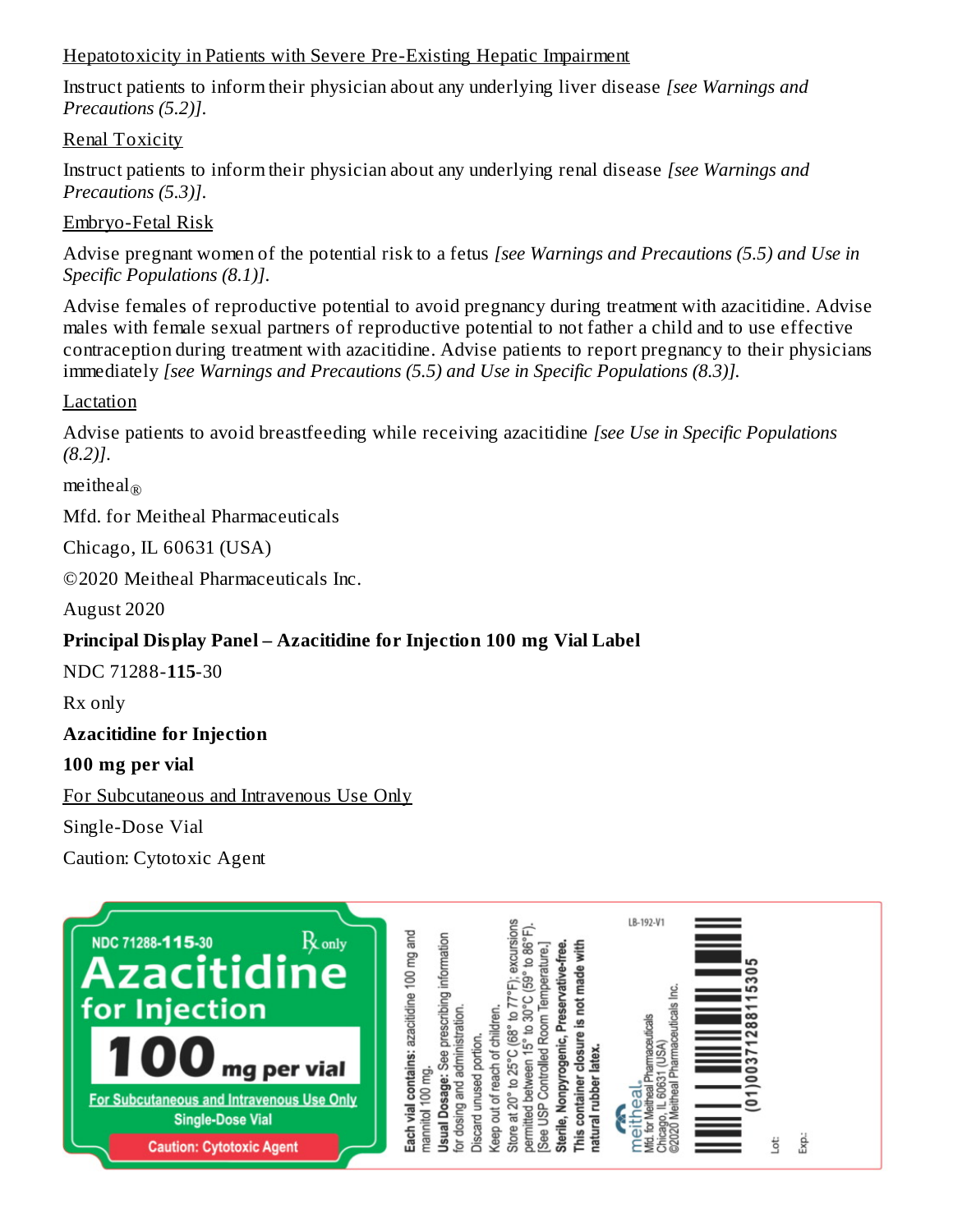# **Principal Display Panel – Azacitidine for Injection 100 mg Carton**

NDC 71288-**115**-30 Rx only **Azacitidine for Injection 100 mg per vial** For Subcutaneous and Intravenous Use Only 1 Single-Dose Vial Caution: Cytotoxic Agent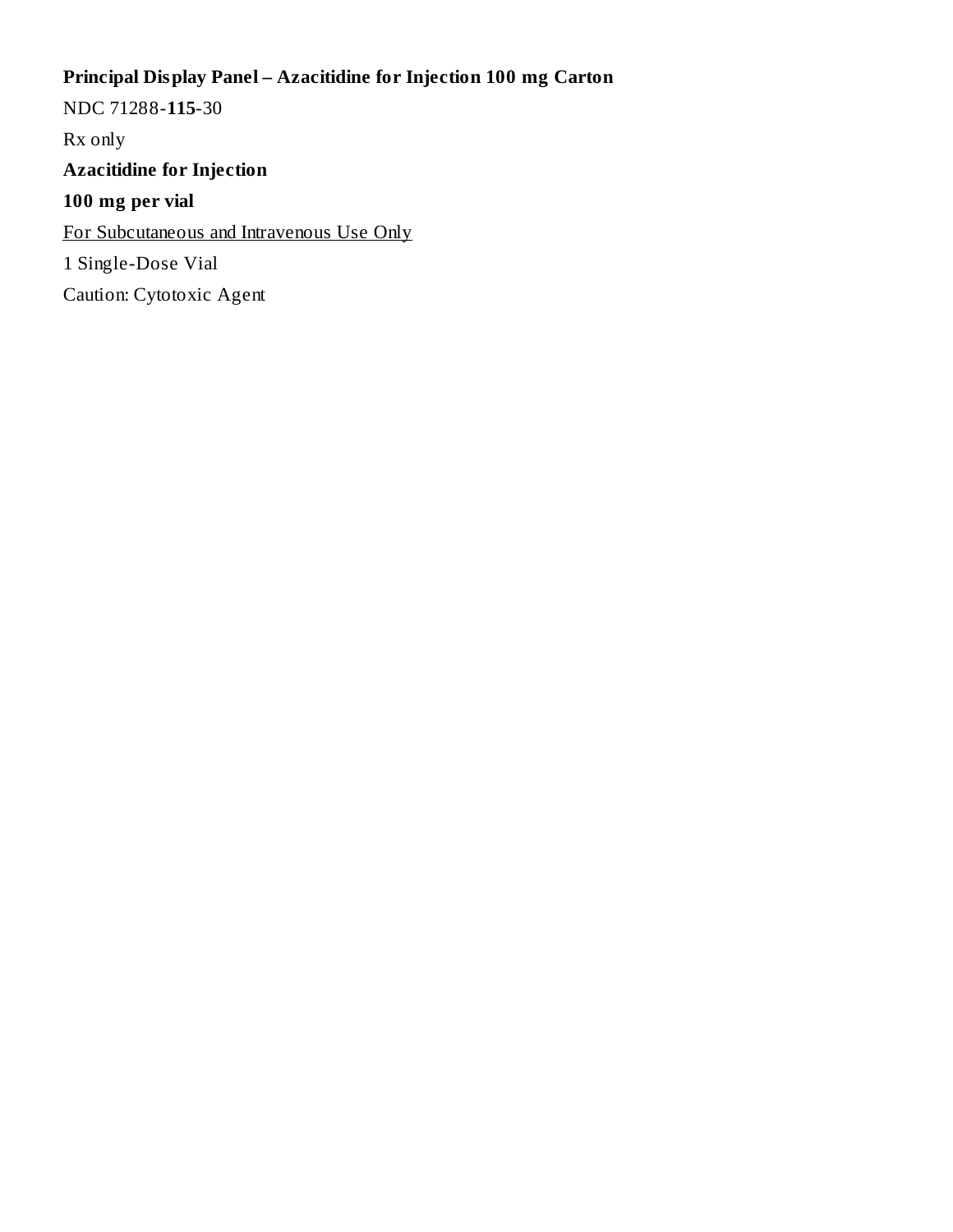

| <b>AZACITIDINE</b>                                       |                           |                    |               |
|----------------------------------------------------------|---------------------------|--------------------|---------------|
| azacitidine injection, powder, lyophilized, for solution |                           |                    |               |
|                                                          |                           |                    |               |
| <b>Product Information</b>                               |                           |                    |               |
| Product Type                                             | HUMAN PRESCRIPTION DRUG   | Item Code (Source) | NDC:71288-115 |
| <b>Route of Administration</b>                           | SUBCUTANEOUS, INTRAVENOUS |                    |               |
|                                                          |                           |                    |               |
|                                                          |                           |                    |               |
| <b>Active Ingredient/Active Moiety</b>                   |                           |                    |               |